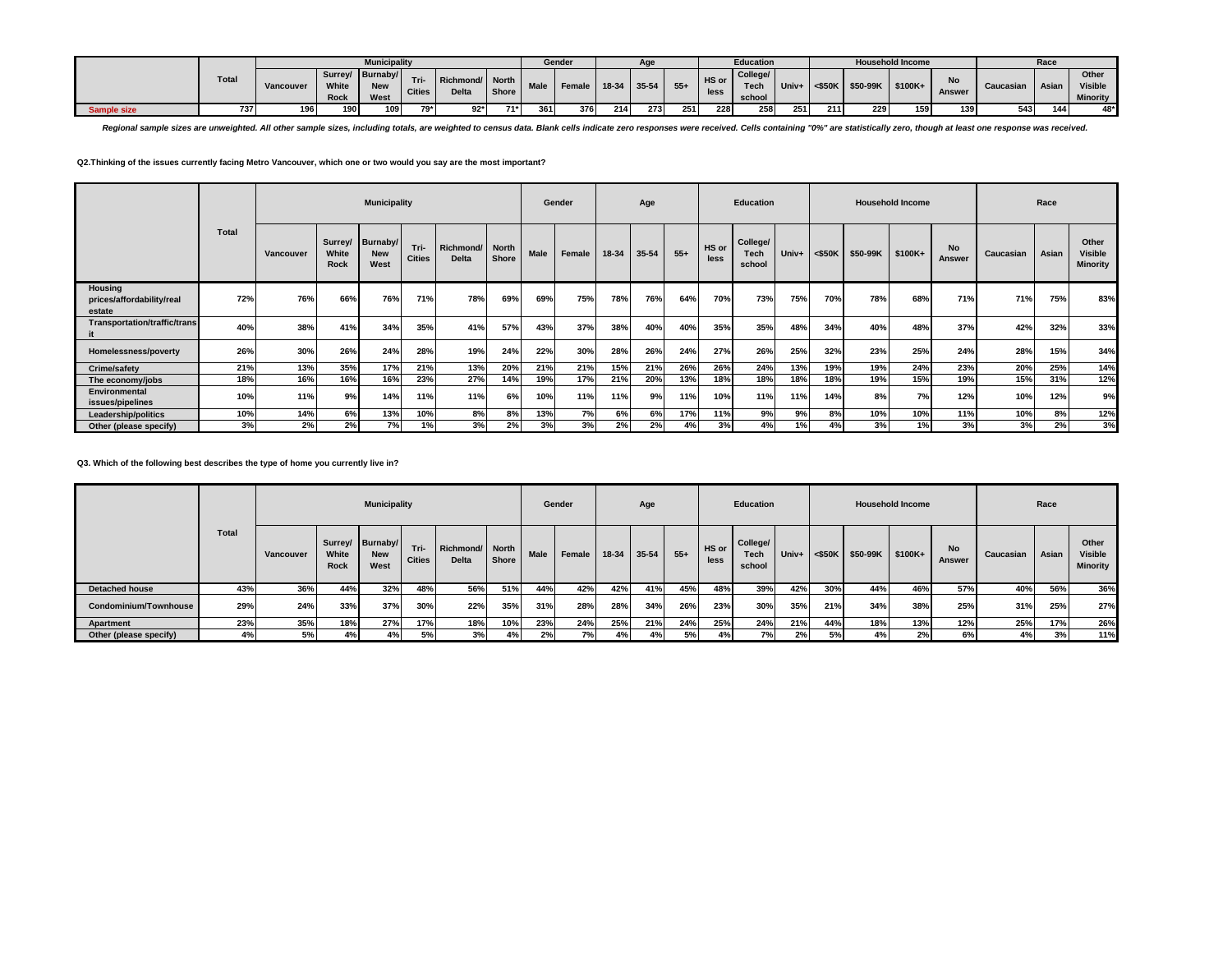## **Q4. And which of the following best describes your current situation? Do you (and your spouse/partner, if applicable):**

|                                                                            |       |           |               | <b>Municipality</b>                    |                       |                          |       |      | Gender |       | Age   |       |               | <b>Education</b>           |       |           |          | <b>Household Income</b> |                     |           | Race  |                                     |
|----------------------------------------------------------------------------|-------|-----------|---------------|----------------------------------------|-----------------------|--------------------------|-------|------|--------|-------|-------|-------|---------------|----------------------------|-------|-----------|----------|-------------------------|---------------------|-----------|-------|-------------------------------------|
|                                                                            | Total | Vancouver | White<br>Rock | Surrey/ Burnaby/<br><b>New</b><br>West | Tri-<br><b>Cities</b> | Richmond/ North<br>Delta | Shore | Male | Female | 18-34 | 35-54 | $55+$ | HS or<br>less | College/<br>Tech<br>school | Univ+ | $<$ \$50K | \$50-99K | \$100K+                 | <b>No</b><br>Answer | Caucasian | Asian | Other<br>Visible<br><b>Minority</b> |
| Own your current<br>residence                                              | 55%   | 42%       | 61%           | 50%                                    | 62%                   | 63%                      | 65%   | 59%  | 51%    | 31%   | 63%   | 68%   | 54%           | 51%                        | 61%   | 34%       | 58%      | 77%                     | 59%                 | 56%       | 54%   | 50%                                 |
| Rent your current<br>residence                                             | 35%   | 47%       | 34%           | 40%                                    | 28%                   | 22%                      | 24%   | 32%  | 38%    | 42%   | 34%   | 30%   | 35%           | 38%                        | 32%   | 58%       | 32%      | 17%                     | 26%                 | 39%       | 16%   | 42%                                 |
| Live with your parents or<br>another family member<br>(and don't pay rent) | 9%    | 9%        | 5%            | 7%                                     | 9%                    | 14%                      | 10%   | 8%   | 9%     | 26%   | 2%    | 1%    | 11%           | 8%                         | 7%    | 7%        | 8%       | 7%                      | 13%                 | 3%        | 29%   | 6%                                  |
| Neither own nor rent<br>(some other arrangement)                           | 1%    | 1%        |               | 4%                                     | 1%                    |                          | 1%    | 1%   | 2%     | 1%    | 0%    | 1%    |               | 3%                         |       | 1%        | 1%       |                         | 2%                  | 1%        | 1%    | 2%                                  |

|             |               |           |       | <b>Municipality</b> |               |                 |              |             | Gender |       |       |       |       | <b>Education</b> |       |     |                       | <b>Household Income</b> |              |           | Race  |                 |
|-------------|---------------|-----------|-------|---------------------|---------------|-----------------|--------------|-------------|--------|-------|-------|-------|-------|------------------|-------|-----|-----------------------|-------------------------|--------------|-----------|-------|-----------------|
|             | Total renters |           |       | Surrey/ Burnaby/    | Tri-          | Richmond/ North |              |             |        |       |       |       | HS or | College/         |       |     |                       |                         |              |           |       | Other           |
|             |               | Vancouver | White | <b>New</b>          | <b>Cities</b> | <b>Delta</b>    | <b>Shore</b> | <b>Male</b> | Female | 18-34 | 35-54 | $55+$ | less  | Tecl             | Univ+ |     | $\leq$ \$50K \$50-99K | $$100K+$                | NΟ<br>Answer | Caucasian | Asian | <b>Visible</b>  |
|             |               |           | Rock  | West                |               |                 |              |             |        |       |       |       |       | school           |       |     |                       |                         |              |           |       | <b>Minority</b> |
| Sample size | 259           | $90*$     | EO*   | $43*$               | $20*$         | $20*$           | $15*$        | 117         | 142    | $90*$ | 93*   | 76*   | $81*$ | $98*$            | 80*   | 122 | $74*$                 | $-$                     | $37*$        | 214       | $23*$ | $20*$           |

**Q5.[The availability of places to rent]You've indicated you're renting - how would you rate each of the following in Metro Vancouver right now:**

|                 | <b>Total</b> |           |               | <b>Municipality</b>                    |                       |                                 |              |             | Gender |       | Age   |       |               | <b>Education</b>           |       |           |          | <b>Household Income</b> |                     |           | Race  |                                     |
|-----------------|--------------|-----------|---------------|----------------------------------------|-----------------------|---------------------------------|--------------|-------------|--------|-------|-------|-------|---------------|----------------------------|-------|-----------|----------|-------------------------|---------------------|-----------|-------|-------------------------------------|
|                 |              | Vancouver | White<br>Rock | Surrey/ Burnaby/<br><b>New</b><br>West | Tri-<br><b>Cities</b> | Richmond/ North<br><b>Delta</b> | <b>Shore</b> | <b>Male</b> | Female | 18-34 | 35-54 | $55+$ | HS or<br>less | College/<br>Tech<br>school | Univ+ | $<$ \$50K | \$50-99K | \$100K+                 | <b>No</b><br>Answer | Caucasian | Asian | Other<br><b>Visible</b><br>Minority |
| It's very good  |              |           |               |                                        |                       |                                 |              |             |        |       |       |       |               |                            |       |           |          |                         |                     |           |       |                                     |
| It's okay       | 6%           | 6%        | 6%            | 4%                                     | 5%                    | 8%                              | ₽%           | 6%          | 5%     | 4%    | 7%    | 5%    | 9%            | 3%                         | 4%    | 50/       | 7%       | 11%                     |                     | 5%        | 15%   | 6%                                  |
| It's not great  | 32%          | 27%       | 30%           | 34%                                    | 36%                   | 45%                             | 42%          | 33%         | 31%    | 45%   | 28%   | 21%   | 20%           | 32%                        | 44%   | 29%       | 33%      | 26%                     | 44%                 | 31%       | 34%   | 40%                                 |
| It's really bad | 62%          | 67%       | 64%           | 62%                                    | 59%                   | 47%                             | 54%          | 61%         | 64%    | 51%   | 65%   | 74%   | 71%           | 64%                        | 52%   | 65%       | 60%      | 63%                     | 56%                 | 65%       | 52%   | 55%                                 |
| Top2Box         | 6%           | 6%        | 6%            | 4%                                     | 5%                    | 8%                              | 4%           | 6%          | 5%     | 4%    | 7%    | 5%    | 9%            | 3%                         | 4%    | 5%        | 7%       | 11%                     |                     | 5%        | 15%   | 6%                                  |
| Bottom2Box      | 94%          | 94%       | 94%           | 96%                                    | 95%                   | 92%                             | 96%          | 94%         | 95%    | 96%   | 93%   | 95%   | 91%           | 97%                        | 96%   | 95%       | 93%      | 89%                     | 100%                | 95%       | 85%   | 94%                                 |

# **Q5.[Your own monthly rental costs]You've indicated you're renting - how would you rate each of the following in Metro Vancouver right now:**

|                 |       |           |               | <b>Municipality</b>                    |                       |                                 |       |      | Gender |       | Age   |       |               | <b>Education</b>           |       |           |                  | <b>Household Income</b> |                            |           | Race  |                                     |
|-----------------|-------|-----------|---------------|----------------------------------------|-----------------------|---------------------------------|-------|------|--------|-------|-------|-------|---------------|----------------------------|-------|-----------|------------------|-------------------------|----------------------------|-----------|-------|-------------------------------------|
|                 | Total | Vancouver | White<br>Rock | Surrey/ Burnaby/<br><b>New</b><br>West | Tri-<br><b>Cities</b> | Richmond/ North<br><b>Delta</b> | Shore | Male | Female | 18-34 | 35-54 | $55+$ | HS or<br>less | College/<br>Tech<br>school | Univ+ | $<$ \$50K | \$50-99K \$100K+ |                         | <b>No</b><br><b>Answer</b> | Caucasian | Asian | Other<br><b>Visible</b><br>Minority |
| It's very good  | 15%   | 15%       | 11%           | 8%                                     | 31%                   | 16%                             | 19%   | 22%  | 9%     | 15%   | 14%   | 16%   | 17%           | 17%                        | 10%   | 15%       | 17%              | 15%                     | 11%                        | 16%       | 13%   |                                     |
| It's okay       | 27%   | 23%       | 33%           | 25%                                    | 32%                   | 23%                             | 28%   | 35%  | 21%    | 24%   | 26%   | 32%   | 31%           | 27%                        | 24%   | 25%       | 33%              | 18%                     | 30%                        | 28%       | 25%   | 20%                                 |
| It's not great  | 31%   | 33%       | 30%           | 40%                                    | 18%                   | 24%                             | 38%   | 25%  | 36%    | 37%   | 27%   | 29%   | 24%           | 31%                        | 39%   | 29%       | 28%              | 30%                     | 43%                        | 29%       | 29%   | 56%                                 |
| It's really bad | 27%   | 29%       | 26%           | 27%                                    | 19%                   | 37%                             | 15%   | 18%  | 34%    | 24%   | 33%   | 22%   | 29%           | 26%                        | 26%   | 31%       | 22%              | 37%                     | 16%                        | 27%       | 33%   | 24%                                 |
| Top2Box         | 42%   | 38%       | 44%           | 33%                                    | 63%                   | 38%                             | 47%   | 57%  | 30%    | 39%   | 40%   | 49%   | 48%           | 43%                        | 35%   | 40%       | 50%              | 33%                     | 41%                        | 44%       | 38%   | 20%                                 |
| Bottom2Box      | 58%   | 62%       | 56%           | 67%                                    | 37%                   | 62%                             | 53%   | 43%  | 70%    | 61%   | 60%   | 51%   | 52%           | 57%                        | 65%   | 60%       | 50%              | 67%                     | 59%                        | 56%       | 62%   | 80%                                 |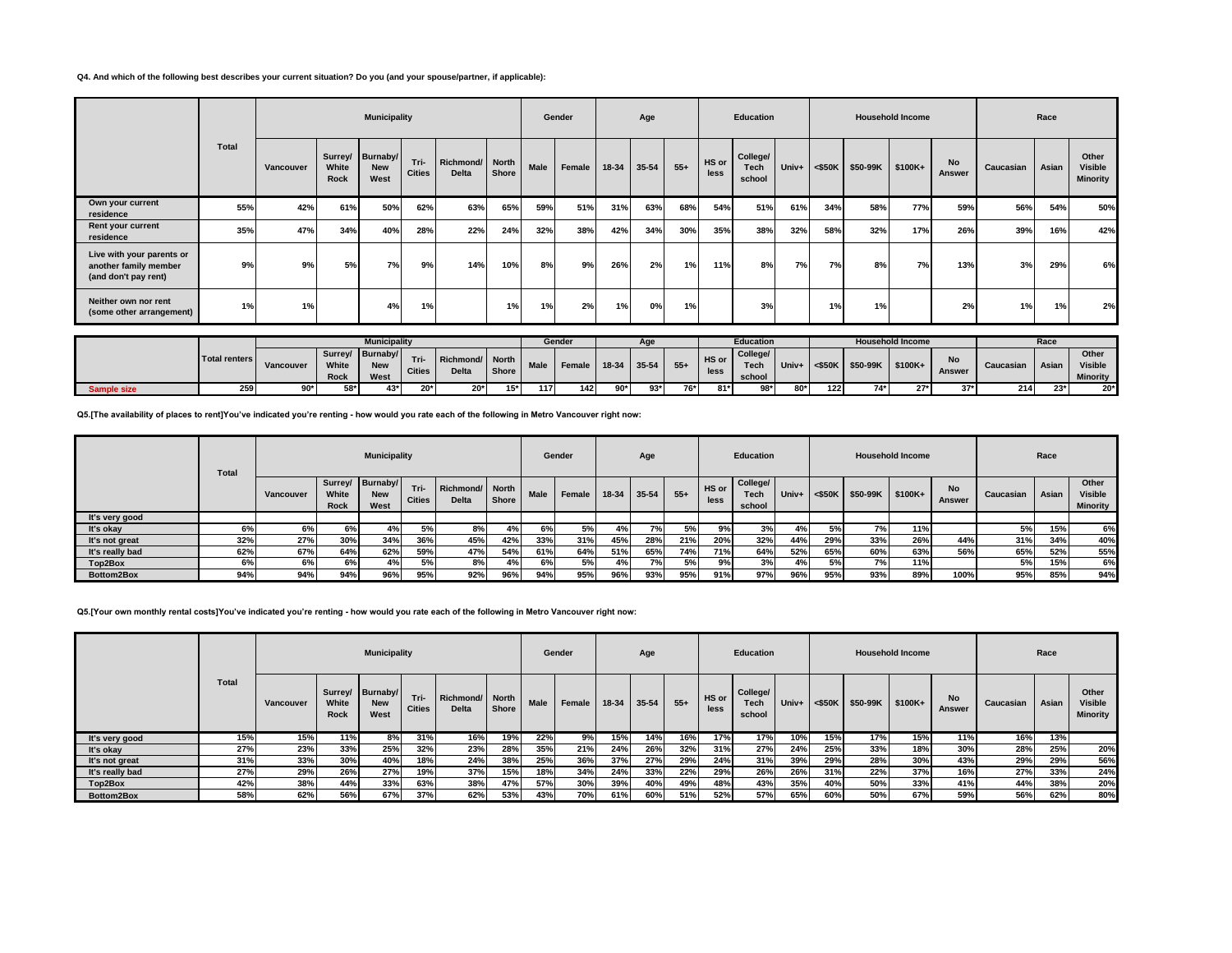|             |              |           |                          | <b>Municipality</b>            |                  |                                 |       |      | Gender             |       | Age  |                  |               | <b>Education</b>          |       |           |          | <b>Household Income</b> |                        |           | Race         |                                     |
|-------------|--------------|-----------|--------------------------|--------------------------------|------------------|---------------------------------|-------|------|--------------------|-------|------|------------------|---------------|---------------------------|-------|-----------|----------|-------------------------|------------------------|-----------|--------------|-------------------------------------|
|             | Total owners | Vancouver | Surrey/<br>White<br>Rock | Burnaby/<br><b>New</b><br>West | <b>Cities</b>    | Richmond/ North<br><b>Delta</b> | Shore | Male | Female 18-34 35-54 |       |      | $55+$            | HS or<br>less | College/<br>Tec<br>school | Univ+ | $<$ \$50K | \$50-99K | $$100K+$                | $N -$<br>IΝO<br>Answer | Caucasian | <b>Asian</b> | Other<br><b>Visible</b><br>Minority |
| sample size | 407          | $02*$     | 125 <sup>1</sup>         | $58*$                          | E <sub>2</sub> * | $64*$                           | 49*   | 213  | 194                | $65*$ | 1721 | 169 <sup>1</sup> | 1231          | 132                       | 1521  | $71*$     | 133.     | 121                     | $02*1$                 | 306       | $77*$        | $24*$                               |

**Q6. When did you first buy property in Metro Vancouver?**

|                                         |       |           |                      | <b>Municipality</b>                    |                       |                           |                       |      | Gender |       | Age       |       |               | Education                  |                     |     |          | <b>Household Income</b> |                     |           | Race  |                                            |
|-----------------------------------------|-------|-----------|----------------------|----------------------------------------|-----------------------|---------------------------|-----------------------|------|--------|-------|-----------|-------|---------------|----------------------------|---------------------|-----|----------|-------------------------|---------------------|-----------|-------|--------------------------------------------|
|                                         | Total | Vancouver | White<br><b>Rock</b> | Surrey/ Burnaby/<br><b>New</b><br>West | Tri-<br><b>Cities</b> | Richmond/<br><b>Delta</b> | <b>North</b><br>Shore | Male | Female | 18-34 | $35 - 54$ | $55+$ | HS or<br>less | College/<br>Tech<br>school | Univ+ $\sim$ <\$50K |     | \$50-99K | \$100K+                 | <b>No</b><br>Answer | Caucasian | Asian | Other<br><b>Visible</b><br><b>Minority</b> |
| Within the past year                    | 4%    | 9%        | 6%                   |                                        | 2%                    |                           |                       | 4%   | 4%     | 18%   | 3%        |       | 1%1           | 6%                         | 5%                  |     | 4%       | 7%                      | 3%                  | 4%        | 4%    | 6%                                         |
| 2-5 years ago                           | 12%   | 11%       | 9%                   | 21%                                    | 26%                   | 6%                        |                       | 13%  | 10%    | 36%   | 11%       | 3%    | 9%            | 15%                        | 11%                 | 19% | 10%      | 12%                     | 9%                  | 11%       | 18%   | 8%                                         |
| 6-10 years ago                          | 15%   | 13%       | 19%                  | 23%                                    | 8%                    | 12%                       | 8%                    | 16%  | 13%    | 29%   | 22%       | 1%    | 6%            | 21%                        | 16%                 | 16% | 20%      | 13%                     | 7%                  | 13%       | 21%   | 13%                                        |
| 10-15 years ago                         | 14%   | 14%       | 17%                  | 3%                                     | 13%                   | 16%                       | 14%                   | 14%  | 14%    | 10%   | 25%       | 4%    | 8%            | 10%                        | 22%                 | 3%  | 14%      | 23%                     | 9%                  | 14%       | 15%   | 13%                                        |
| 15-25 years ago                         | 21%   | 17%       | 19%                  | 22%                                    | 22%                   | 25%                       | 30%                   | 21%  | 21%    | 5%    | 28%       | 20%   | 25%           | 16%                        | 22%                 | 18% | 19%      | 25%                     | 22%                 | 20%       | 23%   | 27%                                        |
| More than 25 years ago<br>(before 1990) | 34%   | 37%       | 30%                  | 31%                                    | 29%                   | 41%                       | 48%                   | 32%  | 37%    | 2%    | 10%       | 71%   | 51%           | 32%                        | 24%                 | 43% | 33%      | 20%                     | 49%                 | 39%       | 18%   | 33%                                        |

#### **Q7.Does your current residence have a mortgage on it?**

|                 |       |           |               | <b>Municipality</b>                    |                       |                                 |       |             | Gender |       | Age   |       |               | Education                         |       |              |                    | <b>Household Income</b> |              |           | Race         |                                            |
|-----------------|-------|-----------|---------------|----------------------------------------|-----------------------|---------------------------------|-------|-------------|--------|-------|-------|-------|---------------|-----------------------------------|-------|--------------|--------------------|-------------------------|--------------|-----------|--------------|--------------------------------------------|
|                 | Total | Vancouver | White<br>Rock | Surrey/ Burnaby/<br><b>New</b><br>West | Tri-<br><b>Cities</b> | Richmond/ North<br><b>Delta</b> | Shore | <b>Male</b> | Female | 18-34 | 35-54 | $55+$ | HS or<br>less | College/<br><b>Tech</b><br>school | Univ+ | $\leq$ \$50K | $$50-99K$ $$100K+$ |                         | No<br>Answer | Caucasian | <b>Asian</b> | Other<br><b>Visible</b><br><b>Minority</b> |
| Yes, mortgage   | 53%   | 44%       | 60%           | 47%                                    | 68%                   | 49%                             | 44%   | 51%         | 56%    | 83%   | 69%   | 26%   | 42%           | 59%                               | 57%   | 44%          | 55%                | 65%                     | 41%          | 53%       | 54%          | 48%                                        |
| No, no mortgage | 47%   | 56%       | 40%           | 53%                                    | 32%                   | 51%                             | 56%   | 49%         | 44%    | 17%   | 31%   | 74%   | 58%           | 41%                               | 43%   | 56%          | 45%                | 35%                     | 59%          | 47%       | 46%          | 52%                                        |

|                    | <b>Total who</b>  |           |                                 | <b>Municipality</b>            |               |                                 |       |                  | Gender |       | Age   |       |               | <b>Education</b>            |       |           |          | <b>Household Income</b> |               |           | Race  |                                     |
|--------------------|-------------------|-----------|---------------------------------|--------------------------------|---------------|---------------------------------|-------|------------------|--------|-------|-------|-------|---------------|-----------------------------|-------|-----------|----------|-------------------------|---------------|-----------|-------|-------------------------------------|
|                    | have<br>mortgages | Vancouver | Surrey/<br>White<br><b>Rock</b> | Burnaby/<br><b>New</b><br>West | <b>Cities</b> | Richmond/ North<br><b>Delta</b> | Shore | <b>Male</b>      | Female | 18-34 | 35-54 | $55+$ | HS or<br>less | College/<br>Tech.<br>school | Univ+ | $<$ \$50K | \$50-99K | \$100K+                 | <b>Answer</b> | Caucasiar | Asian | Other<br><b>Visible</b><br>Minority |
| <b>Sample size</b> | 217               | 39*       | $E E*$                          | $23*$                          | $21*1$        | $29*$                           | $19*$ | 108 <sup>1</sup> | 109    | 54*1  | 118   | 45*   | 52*l          | $78*$                       | $87*$ | $31*$     | $74*$    | $70*$                   | $33*$         | 164       | 42*   | $12*1$                              |

**Q8. Thinking about your current experience with your mortgage in terms of how easy or difficult it is to make the payments and have enough money left over for everything else -- overall, would you say:**

|                                                                                                     |       |           |               | <b>Municipality</b>                    |                       |                          |       |      | Gender |       | Age   |       |               | Education                         |       |           |                  | <b>Household Income</b> |                            |           | Race  |                                            |
|-----------------------------------------------------------------------------------------------------|-------|-----------|---------------|----------------------------------------|-----------------------|--------------------------|-------|------|--------|-------|-------|-------|---------------|-----------------------------------|-------|-----------|------------------|-------------------------|----------------------------|-----------|-------|--------------------------------------------|
|                                                                                                     | Total | Vancouver | White<br>Rock | Surrey/ Burnaby/<br><b>New</b><br>West | Tri-<br><b>Cities</b> | Richmond/ North<br>Delta | Shore | Male | Female | 18-34 | 35-54 | $55+$ | HS or<br>less | College/<br><b>Tech</b><br>school | Univ+ | $<$ \$50K | \$50-99K \$100K+ |                         | <b>No</b><br><b>Answer</b> | Caucasian | Asian | Other<br><b>Visible</b><br><b>Minority</b> |
| You can manage the<br>mortgage payments quite<br>easily and still have money<br>for everything else | 47%   | 57%       | 51%           | 40%                                    | 49%                   | 39%                      | 20%   | 53%  | 41%    | 57%   | 43%   | 44%   | 42%           | 38%                               | 58%   | 36%       | 50%              | 54%                     | 32%                        | 47%       | 44%   | 56%                                        |
| You can manage, but you<br>have to watch spending on<br>"extras"                                    | 33%   | 27%       | 35%           | 36%                                    | 24%                   | 38%                      | 44%   | 28%  | 38%    | 30%   | 32%   | 38%   | 34%           | 37%                               | 28%   | 31%       | 29%              | 31%                     | 46%                        | 33%       | 32%   | 36%                                        |
| Your mortgage makes<br>things tight and curbs your<br>lifestyle                                     | 15%   | 11%       | 12%           | 12%                                    | 23%                   | 14%                      | 21%   | 16%  | 14%    | 9%    | 19%   | 13%   | 19%           | 18%                               | 9%    | 18%       | 15%              | 12%                     | 18%                        | 15%       | 19%   |                                            |
| It's a real struggle to make<br>ends meet due to your<br>high mortgage payments                     | 6%    | 5%        | 2%            | 12%                                    | 4%                    | 10%                      | 14%   | 4%   | 8%     | 5%    | 6%    | 5%    | 6%            | 7%                                | 4%    | 14%       | 6%               | 3%                      | 3%                         | 6%        | 5%    | 8%                                         |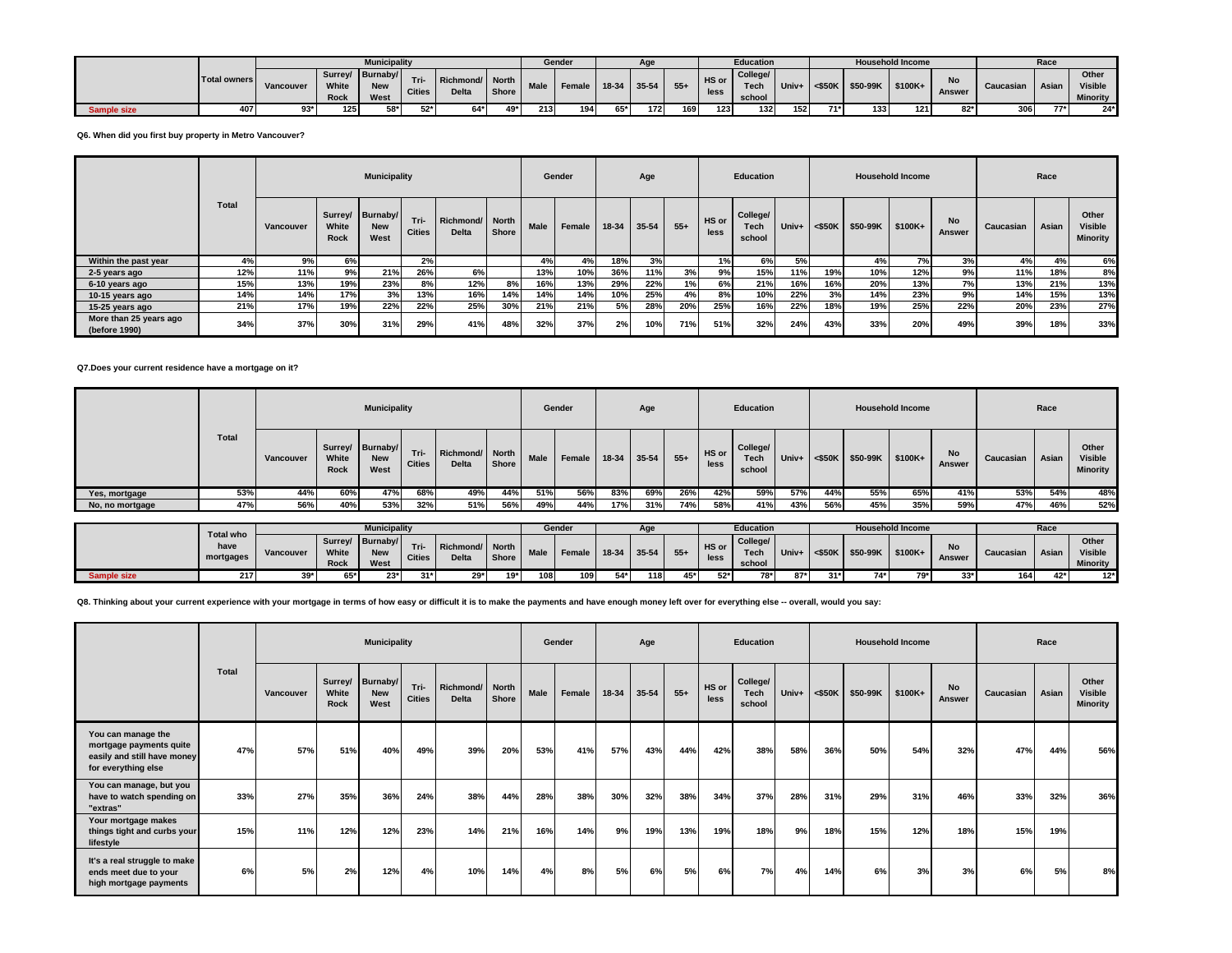|             |              |           |               | <b>Municipality</b>                    |                       |                                   |       |             | Gender |         |       |       |               | <b>Education</b>           |       |           |          | <b>Household Income</b> |              |           | Race         |                                     |
|-------------|--------------|-----------|---------------|----------------------------------------|-----------------------|-----------------------------------|-------|-------------|--------|---------|-------|-------|---------------|----------------------------|-------|-----------|----------|-------------------------|--------------|-----------|--------------|-------------------------------------|
|             | <b>Total</b> | Vancouver | White<br>Rock | Surrey/ Burnaby/<br><b>New</b><br>West | Tri-<br><b>Cities</b> | Richmond/ North  <br><b>Delta</b> | Shore | <b>Male</b> | Female | $18-34$ | 35-54 | $55+$ | HS or<br>less | College/<br>Tech<br>school | Univ+ | $<$ \$50K | \$50-99K | \$100K+                 | No<br>Answer | Caucasian | <b>Asian</b> | Other<br><b>Visible</b><br>Minority |
| Sample size | 737          |           | 190           | 109                                    | 79* I                 | $92*$                             | $71*$ | 361         | 376    | 214     | 273   | 251   | 228           | 258                        | 251   | 211       | 229      | 150                     | 139          | 543       | 144          | 48*                                 |

**Q9.[Summary of Benefitting]Overall, would you say current housing prices here are benefitting or hurting each of the following?**

|                                            |              |           |               | <b>Municipality</b>                    |                       |                          |       |      | Gender |       | Age   |       |               | Education                         |       |           |          | <b>Household Income</b> |              |           | Race  |                                     |
|--------------------------------------------|--------------|-----------|---------------|----------------------------------------|-----------------------|--------------------------|-------|------|--------|-------|-------|-------|---------------|-----------------------------------|-------|-----------|----------|-------------------------|--------------|-----------|-------|-------------------------------------|
|                                            | <b>Total</b> | Vancouver | White<br>Rock | Surrey/ Burnaby/<br><b>New</b><br>West | Tri-<br><b>Cities</b> | Richmond/ North<br>Delta | Shore | Male | Female | 18-34 | 35-54 | $55+$ | HS or<br>less | College/<br><b>Tech</b><br>school | Univ+ | $<$ \$50K | \$50-99K | $$100K+$                | No<br>Answer | Caucasian | Asian | Other<br><b>Visible</b><br>Minority |
| You (and your household,<br>if applicable) | 18%          | 17%       | 18%           | 11%                                    | 18%                   | 24%                      | 26%   | 21%  | 16%    | 6%    | 18%   | 29%   | 24%           | 12%                               | 19%   | 12%       | 22%      | 23%                     | 15%          | 19%       | 13%   | 20%                                 |
| The community where you<br>live            | 15%          | 8%        | 18%           | 15%                                    | 17%                   | 16%                      | 22%   | 15%  | 14%    | 11%   | 15%   | 18%   | 17%           | 10%                               | 17%   | 10%       | 15%      | 20%                     | 16%          | 15%       | 12%   | 21%                                 |
| The Metro Vancouver<br>region              | 8%           | 4%        | 7%            | 11%                                    | 14%                   | 9%।                      | 13%   | 10%  | 7%     | 5%    | 7%    | 12%   | 10%           | 6%                                | 9%    | 7%        | 8%       | 10%                     | 10%          | 8%        | 8%    | 9%                                  |

# **Q9.[Summary of Hurting]Overall, would you say current housing prices here are benefitting or hurting each of the following?**

 $\mathcal{L}$ 

|                                            |              |           |                      | <b>Municipality</b>                    |                       |                                 |       |             | Gender |       | Age   |       |               | Education                         |         |           |          | <b>Household Income</b> |              |           | Race  |                                            |
|--------------------------------------------|--------------|-----------|----------------------|----------------------------------------|-----------------------|---------------------------------|-------|-------------|--------|-------|-------|-------|---------------|-----------------------------------|---------|-----------|----------|-------------------------|--------------|-----------|-------|--------------------------------------------|
|                                            | <b>Total</b> | Vancouver | White<br><b>Rock</b> | Surrey/ Burnaby/<br><b>New</b><br>West | Tri-<br><b>Cities</b> | Richmond/ North<br><b>Delta</b> | Shore | <b>Male</b> | Female | 18-34 | 35-54 | $55+$ | HS or<br>less | College/<br><b>Tech</b><br>school | $Univ+$ | $<$ \$50K | \$50-99K | \$100K+                 | No<br>Answer | Caucasian | Asian | Other<br><b>Visible</b><br><b>Minority</b> |
| You (and your household,<br>if applicable) | 49%          | 53%       | 46%                  | 53%                                    | 47%                   | 47%                             | 44%   | 46%         | 52%    | 67%   | 50%   | 33%   | 42%           | 55%                               | 49%     | 56%       | 49%      | 39%                     | 49%          | 48%       | 48%   | 57%                                        |
| The community where you<br>live            | 72%          | 79%       | 71%                  | 67%                                    | 65%                   | 73%                             | 69%   | 70%         | 74%    | 73%   | 74%   | 69%   | 68%           | 77%                               | 71%     | 76%       | 72%      | 64%                     | 75%          | 74%       | 63%   | 74%                                        |
| <b>The Metro Vancouver</b><br>region       | 84%          | 88%       | 87%                  | 81%                                    | 75%                   | 82%                             | 84%   | 82%         | 86%    | 85%   | 88%   | 80%   | 80%           | 87%                               | 85%     | 84%       | 85%      | 84%                     | 83%          | 87%       | 73%   | 88%                                        |

**Q9.[You (and your household, if applicable)]Overall, would you say current housing prices here are benefitting or hurting each of the following?**

|                             |              |           |               | <b>Municipality</b>                    |                       |                                 |       |             | Gender |       | Age   |       |               | <b>Education</b>           |       |           |          | <b>Household Income</b> |                     |           | Race  |                                            |
|-----------------------------|--------------|-----------|---------------|----------------------------------------|-----------------------|---------------------------------|-------|-------------|--------|-------|-------|-------|---------------|----------------------------|-------|-----------|----------|-------------------------|---------------------|-----------|-------|--------------------------------------------|
|                             | <b>Total</b> | Vancouver | White<br>Rock | Surrey/ Burnaby/<br><b>New</b><br>West | Tri-<br><b>Cities</b> | Richmond/ North<br><b>Delta</b> | Shore | <b>Male</b> | Female | 18-34 | 35-54 | $55+$ | HS or<br>less | College/<br>Tech<br>school | Univ+ | $<$ \$50K | \$50-99K | \$100K+                 | <b>No</b><br>Answer | Caucasian | Asian | Other<br><b>Visible</b><br><b>Minority</b> |
| Benefitting a lot           | 7%           | 7%        | 6%            | 4%                                     | 8%                    | 10%                             | 11%   | 8%          | 6%     |       | 6%    | 15%   | $9\%$         | 6%                         | 7%    | 6%        | 7%       | 11%                     | 6%                  | 8%        | 4%    | 9%                                         |
| <b>Benefitting somewhat</b> | 11%          | 10%       | 13%           | 7%                                     | 10%                   | 14%                             | 15%   | 12%         | 10%    | 6%    | 12%   | 14%   | 15%           | 7%                         | 12%   | 6%        | 16%      | 13%                     | 9%                  | 12%       | 9%    | 11%                                        |
| No real impact either way   | 33%          | 30%       | 35%           | 36%                                    | 35%                   | 29%                             | 29%   | 34%         | 32%    | 27%   | 32%   | 38%   | 34%           | 33%                        | 31%   | 31%       | 28%      | 38%                     | 36%                 | 32%       | 38%   | 22%                                        |
| <b>Hurting somewhat</b>     | 25%          | 27%       | 25%           | 24%                                    | 27%                   | 22%                             | 20%   | 24%         | 25%    | 32%   | 24%   | 19%   | 23%           | 28%                        | 23%   | 27%       | 26%      | 23%                     | 22%                 | 25%       | 24%   | 28%                                        |
| Hurting a lot               | 24%          | 27%       | 22%           | 29%                                    | 20%                   | 25%                             | 25%   | 22%         | 27%    | 34%   | 26%   | 14%   | 19%           | 27%                        | 26%   | 29%       | 24%      | 16%                     | 27%                 | 24%       | 24%   | 30%                                        |
| Top2Box                     | 18%          | 17%       | 18%           | 11%                                    | 18%                   | 24%                             | 26%   | 21%         | 16%    | 6%    | 18%   | 29%   | 24%           | 12%                        | 19%   | 12%       | 22%      | 23%                     | 15%                 | 19%       | 13%   | 20%                                        |
| Bottom2Box                  | 49%          | 53%       | 46%           | 53%                                    | 47%                   | 47%                             | 44%   | 46%         | 52%    | 67%   | 50%   | 33%   | 42%           | 55%                        | 49%   | 56%       | 49%      | 39%                     | 49%                 | 48%       | 48%   | 57%                                        |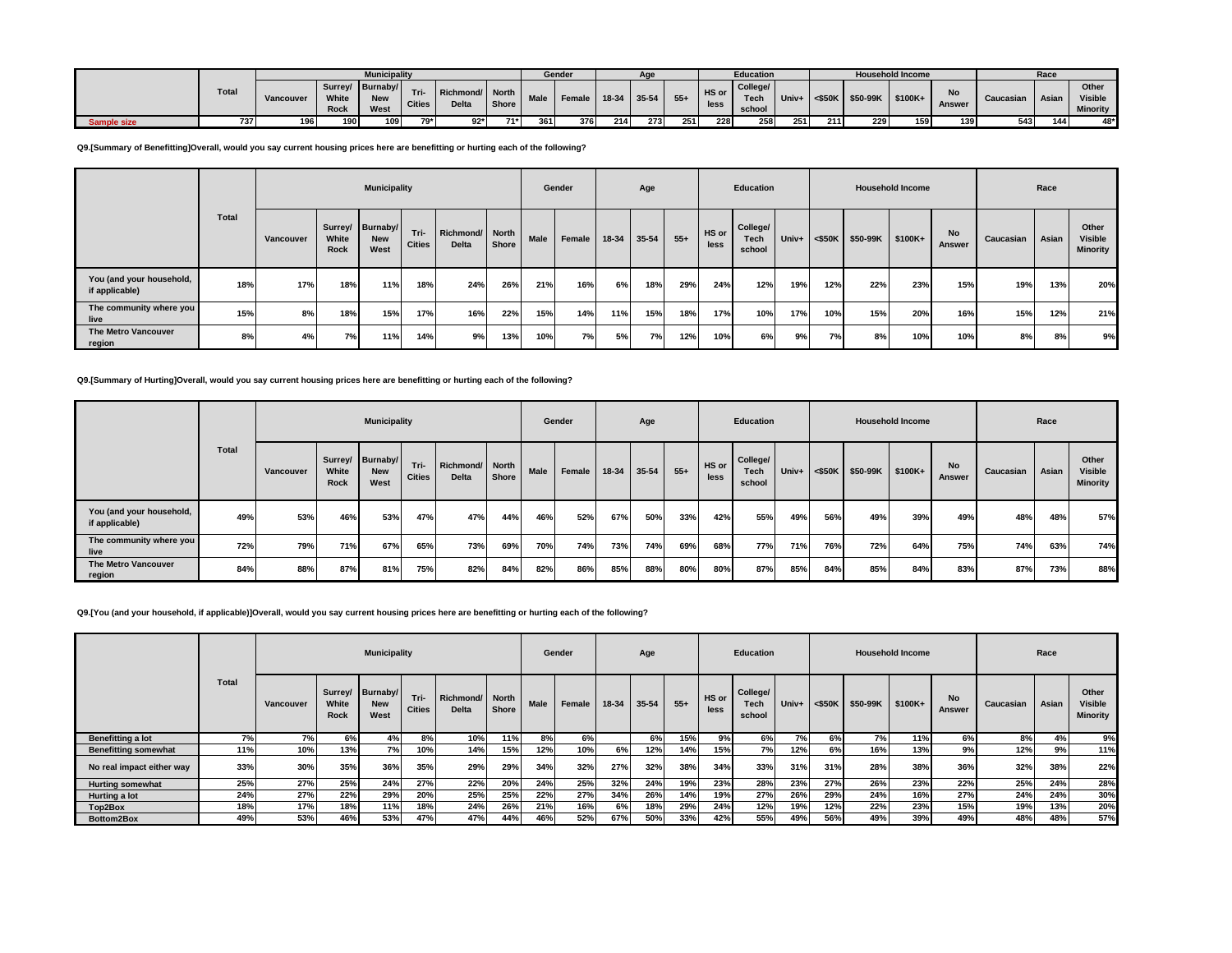## **Q9.[The community where you live]Overall, would you say current housing prices here are benefitting or hurting each of the following?**

|                             |       |           |                      | <b>Municipality</b>                    |                       |                                 |       |             | Gender |       | Age   |       |               | <b>Education</b>           |       |           |          | <b>Household Income</b> |                     |           | Race  |                                     |
|-----------------------------|-------|-----------|----------------------|----------------------------------------|-----------------------|---------------------------------|-------|-------------|--------|-------|-------|-------|---------------|----------------------------|-------|-----------|----------|-------------------------|---------------------|-----------|-------|-------------------------------------|
|                             | Total | Vancouver | White<br><b>Rock</b> | Surrey/ Burnaby/<br><b>New</b><br>West | Tri-<br><b>Cities</b> | Richmond/ North<br><b>Delta</b> | Shore | <b>Male</b> | Female | 18-34 | 35-54 | $55+$ | HS or<br>less | College/<br>Tech<br>school | Univ+ | $<$ \$50K | \$50-99K | \$100K+                 | <b>No</b><br>Answer | Caucasian | Asian | Other<br><b>Visible</b><br>Minority |
| Benefitting a lot           | 3%    | 2%        | 3%                   | 2%                                     | 6%                    | 4%                              | 5%    | 4%          | 3%     | 1%    | 3%    | 6%    | 4%            | 3%                         | 3%    | 5%        | 2%       | 3%                      | 4%                  | 3%        | 4%    | 6%                                  |
| <b>Benefitting somewhat</b> | 12%   | 7%        | 14%                  | 13%                                    | 11%                   | 12%                             | 16%   | 12%         | 12%    | 11%   | 12%   | 12%   | 13%           | 7%                         | 15%   | 5%l       | 13%      | 17%                     | 13%                 | 12%       | 8%    | 16%                                 |
| No real impact either way   | 13%   | 13%       | 11%                  | 18%                                    | 18%                   | 11%                             | 9% I  | 14%         | 12%    | 15%   | 12%   | 13%   | 15%           | 13%                        | 11%   | 14%       | 14%      | 16%                     | 8%                  | 11%       | 25%   | 5%                                  |
| <b>Hurting somewhat</b>     | 35%   | 31%       | 43%                  | 28%                                    | 40%                   | 35%                             | 27%   | 37%         | 33%    | 37%   | 34%   | 34%   | 37%           | 32%                        | 36%   | 39%       | 35%      | 30%                     | 37%                 | 36%       | 31%   | 38%                                 |
| Hurting a lot               | 37%   | 49%       | 28%                  | 39%                                    | 25%                   | 38%                             | 42%   | 33%         | 41%    | 36%   | 39%   | 35%   | 31%           | 44%                        | 35%   | 38%       | 37%      | 34%                     | 39%                 | 38%       | 32%   | 36%                                 |
| Top2Box                     | 15%   | 8%        | 18%                  | 15%                                    | 17%                   | 16%                             | 22%   | 15%         | 14%    | 11%   | 15%   | 18%   | 17%           | 10%                        | 17%   | 10%       | 15%      | 20%                     | 16%                 | 15%       | 12%   | 21%                                 |
| Bottom2Box                  | 72%   | 79%       | 71%                  | 67%                                    | 65%                   | 73%                             | 69%   | 70%         | 74%    | 73%   | 74%   | 69%   | 68%           | 77%                        | 71%   | 76%       | 72%      | 64%                     | 75%                 | 74%       | 63%   | 74%                                 |

**Q9.[The Metro Vancouver region]Overall, would you say current housing prices here are benefitting or hurting each of the following?**

|                             |       |           |               | <b>Municipality</b>                    |                       |                                 |       |      | Gender |       | Age   |       |               | <b>Education</b>           |       |           |           | <b>Household Income</b> |                            |           | Race  |                                            |
|-----------------------------|-------|-----------|---------------|----------------------------------------|-----------------------|---------------------------------|-------|------|--------|-------|-------|-------|---------------|----------------------------|-------|-----------|-----------|-------------------------|----------------------------|-----------|-------|--------------------------------------------|
|                             | Total | Vancouver | White<br>Rock | Surrey/ Burnaby/<br><b>New</b><br>West | Tri-<br><b>Cities</b> | Richmond/ North<br><b>Delta</b> | Shore | Male | Female | 18-34 | 35-54 | $55+$ | HS or<br>less | College/<br>Tech<br>school | Univ+ | $<$ \$50K | \$50-99K  | \$100K+                 | <b>No</b><br><b>Answer</b> | Caucasian | Asian | Other<br><b>Visible</b><br><b>Minority</b> |
| Benefitting a lot           | 3%    | 1%        | 3%            | 2%                                     | 7%                    | 4%                              | 3%    | 4%   | 2%     | 1%    | 3%    | 4%    | 3%            | 3%                         | 3%    | 3%        | 2%        | 3%                      | 4%                         | 2%        | 4%    | <b>6%</b>                                  |
| <b>Benefitting somewhat</b> | 5%    | 3%        | 4%            | 9%                                     | 7%                    | 6%                              | 10%   | 7%   | 4%     | 4%    | 4%    | 8%    | 7%            | 3%                         | 7%    | 4%        | 6%        | 7%                      | 6%                         | 6%        | 5%    | 3%                                         |
| No real impact either way   | 7%    | 8%        | 6%            | 9%                                     | 11%                   | 9%                              | 3%    | 8%   | 7%     | 10%   | 5%    | 8%    | 11%           | 6%                         | 6%    | 9%        | <b>7%</b> | 6%                      | 7%                         | 5%        | 18%   | 3%                                         |
| <b>Hurting somewhat</b>     | 22%   | 19%       | 25%           | 20%                                    | 22%                   | 28%                             | 17%   | 24%  | 20%    | 24%   | 24%   | 19%   | 23%           | 17%                        | 27%   | 20%       | 20%       | 28%                     | 22%                        | 22%       | 22%   | 20%                                        |
| Hurting a lot               | 62%   | 70%       | 62%           | 60%                                    | 53%                   | 54%                             | 67%   | 58%  | 66%    | 61%   | 63%   | 62%   | 57%           | 70%                        | 58%   | 64%       | 65%       | 56%                     | 62%                        | 64%       | 51%   | 68%                                        |
| Top2Box                     | 8%    | 4%        | 7%            | 11%                                    | 14%                   | 9%                              | 13%   | 10%  | 7%     | 5%    | 7%    | 12%   | 10%           | 6%                         | 9%    | 7%        | 8%        | 10%                     | 10%                        | 8%        | 8%    | 9%                                         |
| Bottom2Box                  | 84%   | 88%       | 87%           | 81%                                    | 75%                   | 82%                             | 84%   | 82%  | 86%    | 85%   | 88%   | 80%   | 80%           | 87%                        | 85%   | 84%       | 85%       | 84%                     | 83%                        | 87%       | 73%   | 88%                                        |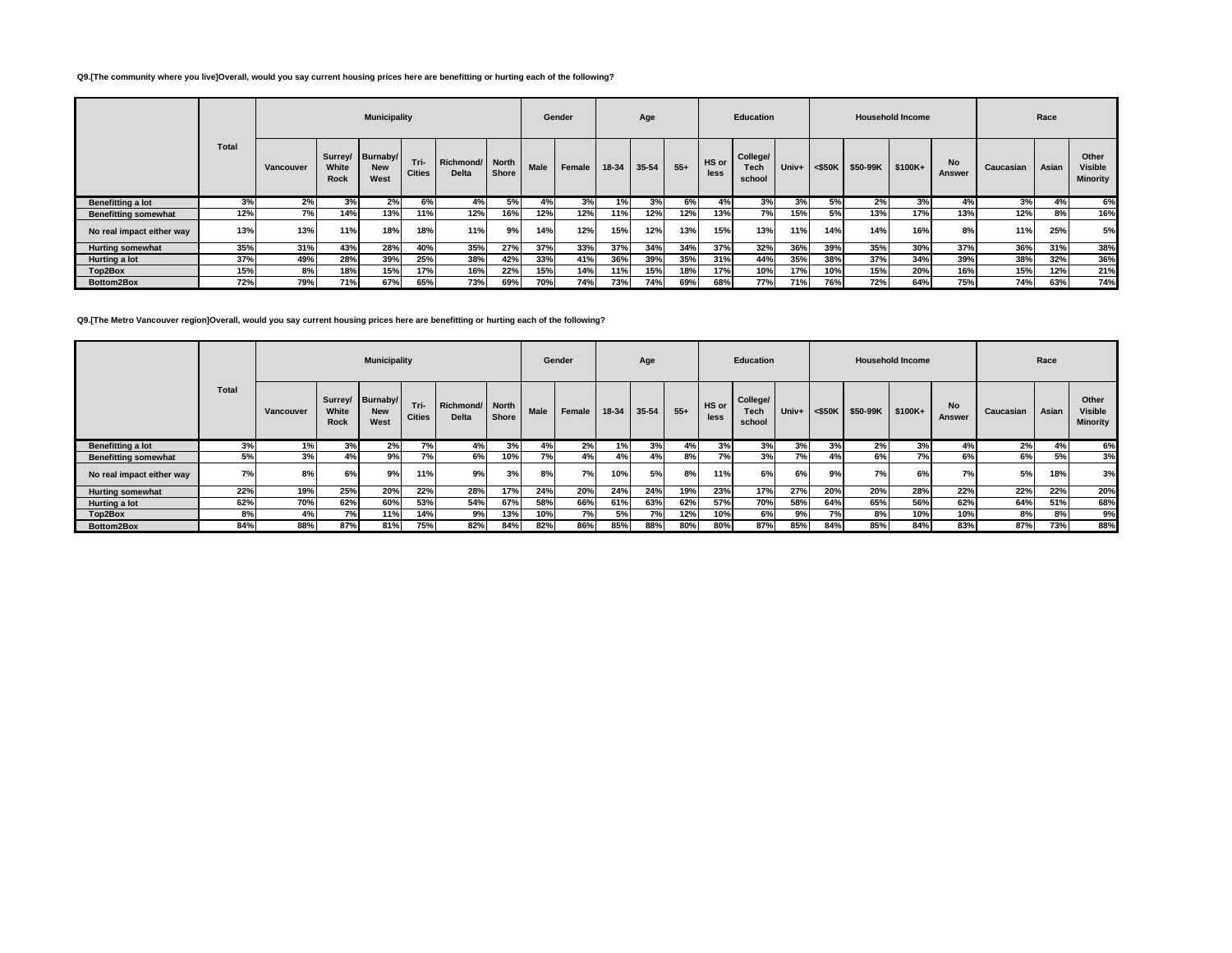#### **Q10.Which of the following factors do you think are the main causes of high housing prices in Vancouver?**

|                                                                                       |       |           |                          | <b>Municipality</b>            |                       |                           |                       |      | Gender |       | Age   |       |               | <b>Education</b>           |       |           |          | <b>Household Income</b> |                     |           | Race  |                                     |
|---------------------------------------------------------------------------------------|-------|-----------|--------------------------|--------------------------------|-----------------------|---------------------------|-----------------------|------|--------|-------|-------|-------|---------------|----------------------------|-------|-----------|----------|-------------------------|---------------------|-----------|-------|-------------------------------------|
|                                                                                       | Total | Vancouver | Surrey/<br>White<br>Rock | Burnaby/<br><b>New</b><br>West | Tri-<br><b>Cities</b> | Richmond/<br><b>Delta</b> | <b>North</b><br>Shore | Male | Female | 18-34 | 35-54 | $55+$ | HS or<br>less | College/<br>Tech<br>school | Univ+ | $<$ \$50K | \$50-99K | \$100K+                 | <b>No</b><br>Answer | Caucasian | Asian | Other<br><b>Visible</b><br>Minority |
| Foreigners investing in<br>this real estate market                                    | 65%   | 62%       | 66%                      | 74%                            | 64%                   | 66%                       | 66%                   | 60%  | 70%    | 64%   | 68%   | 64%   | 63%           | 72%                        | 61%   | 55%       | 71%      | 69%                     | 68%                 | 68%       | 58%   | 66%                                 |
| Wealthy people investing<br>in this real estate market                                | 41%   | 41%       | 41%                      | 39%                            | 30%                   | 52%                       | 45%                   | 44%  | 38%    | 45%   | 42%   | 36%   | 37%           | 44%                        | 41%   | 42%       | 39%      | 42%                     | 40%                 | 37%       | 56%   | 38%                                 |
| Condos and houses being<br>left empty by investor-<br>owners                          | 37%   | 38%       | 34%                      | 39%                            | 44%                   | 35%                       | 31%                   | 34%  | 40%    | 46%   | 33%   | 33%   | 40%           | 39%                        | 32%   | 41%       | 37%      | 29%                     | 40%                 | 39%       | 28%   | 37%                                 |
| Lack of government action<br>on housing                                               | 33%   | 40%       | 29%                      | 37%                            | 32%                   | 26%                       | 35%                   | 33%  | 34%    | 33%   | 33%   | 34%   | 34%           | 35%                        | 32%   | 44%       | 36%      | 22%                     | 27%                 | 32%       | 36%   | 45%                                 |
| People want to live in<br><b>Metro Vancouver because</b><br>it's a desirable location | 31%   | 34%       | 35%                      | 26%                            | 24%                   | 24%                       | 34%                   | 34%  | 28%    | 31%   | 29%   | 32%   | 31%           | 23%                        | 39%   | 25%       | 30%      | 34%                     | 38%                 | 31%       | 33%   | 16%                                 |
| Developers aren't building<br>rental housing                                          | 21%   | 23%       | 23%                      | 23%                            | 15%                   | 13%                       | 26%                   | 21%  | 20%    | 19%   | 15%   | 28%   | 25%           | 19%                        | 19%   | 27%       | 18%      | 16%                     | 21%                 | 23%       | 10%   | 23%                                 |
| Low Interest rates                                                                    | 18%   | 13%       | 23%                      | 15%                            | 22%                   | 15%                       | 21%                   | 22%  | 14%    | 9%    | 21%   | 22%   | 17%           | 16%                        | 21%   | 11%       | 17%      | 33%                     | 13%                 | 19%       | 14%   | 22%                                 |
| Lack of housing<br>units/Need to build more                                           | 13%   | 13%       | 9%                       | 9%                             | 26%                   | 9%                        | 9%                    | 14%  | 11%    | 12%   | 11%   | 14%   | 17%           | 7%                         | 14%   | 15%       | 11%      | 9%                      | 14%                 | 12%       | 13%   | 14%                                 |
| Lack of available land for<br>new construction                                        | 11%   | 12%       | 9%                       | 10%                            | 12%                   | 13%                       | 8%                    | 12%  | 10%    | 7%    | 12%   | 12%   | 12%           | 12%                        | 8%    | 7%        | 12%      | 11%                     | 14%                 | 10%       | 13%   | 15%                                 |
| Other (please specify)                                                                | 5%    | 6%        | 5%                       | 4%                             | 4%                    | 3%                        | 5%                    | 5%   | 4%     | 2%    | 7%    | 5%    | 3%            | 5%                         | 6%    | 5%        | 4%       | 5%                      | 4%                  | 5%        | 1%    | 8%                                  |

**Q11.how much news and commentary would you say you have seen in the media (online, radio, TV, etc.) related to these housing and real estate policy changes?**

|                                                                           |            |            |               | <b>Municipality</b>                    |                       |                                 |            |            | Gender     |            | Age        |            |               | <b>Education</b>                  |            |            |                  | <b>Household Income</b> |                            |            | Race       |                                            |
|---------------------------------------------------------------------------|------------|------------|---------------|----------------------------------------|-----------------------|---------------------------------|------------|------------|------------|------------|------------|------------|---------------|-----------------------------------|------------|------------|------------------|-------------------------|----------------------------|------------|------------|--------------------------------------------|
|                                                                           | Total      | Vancouver  | White<br>Rock | Surrey/ Burnaby/<br><b>New</b><br>West | Tri-<br><b>Cities</b> | Richmond/ North<br><b>Delta</b> | Shore      | Male       | Female     | 18-34      | 35-54      | $55+$      | HS or<br>less | College/<br><b>Tech</b><br>school | Univ+      | $<$ \$50K  | \$50-99K \$100K+ |                         | <b>No</b><br><b>Answer</b> | Caucasian  | Asian      | Other<br><b>Visible</b><br><b>Minority</b> |
| Seeing a lot of coverage<br>and having discussions<br>with family/friends | 41%        | 47%        | 34%           | 35%                                    | 47%                   | 33%                             | 58%        | 44%        | 39%        | 41%        | 35%        | 48%        | 35%           | 43%                               | 44%        | 34%        | 43%              | 49%                     | 40%                        | 42%        | 34%        | 58%                                        |
| Seeing some coverage and<br>having the odd<br>conversation                | 40%        | 38%        | 44%           | 42%                                    | 38%                   | 46%                             | 30%        | 40%        | 41%        | 39%        | 42%        | 39%        | 39%           | 39%                               | 42%        | 39%        | 42%              | 41%                     | 39%                        | 42%        | 40%        | 21%                                        |
| Just seeing a little bit of<br>coverage                                   | 15%        | 13%        | 17%           | 14%                                    | 14%                   | 16%                             | 9%         | 13%        | 16%        | 15%        | 17%        | 11%        | 20%           | 14%                               | 10%        | 21%        | 11%              | 8%                      | 17%                        | 13%        | 21%        | 17%                                        |
| Haven't seen or heard<br>anything about it                                | 4%         | 2%         | 5%            | 9%                                     | 1%                    | 4%                              | 3%         | 4%         | 4%         | <b>5%</b>  | 6%         | 1%         | 5%            | 3%                                | 3%         | 6%         | 4%               | 2%                      | 3%                         | 4%         | 5%         | 4%                                         |
| Top2Box<br>Bottom2Box                                                     | 81%<br>19% | 84%<br>16% | 78%<br>22%    | 77%<br>23%                             | 85%<br>15%            | 80%<br>20%                      | 88%<br>12% | 84%<br>16% | 79%<br>21% | 80%<br>20% | 77%<br>23% | 88%<br>12% | 75%<br>25%    | 82%<br>18%                        | 87%<br>13% | 73%<br>27% | 85%<br>15%       | 90%<br>10%              | 79%<br>21%                 | 84%<br>16% | 75%<br>25% | 79%<br>21%                                 |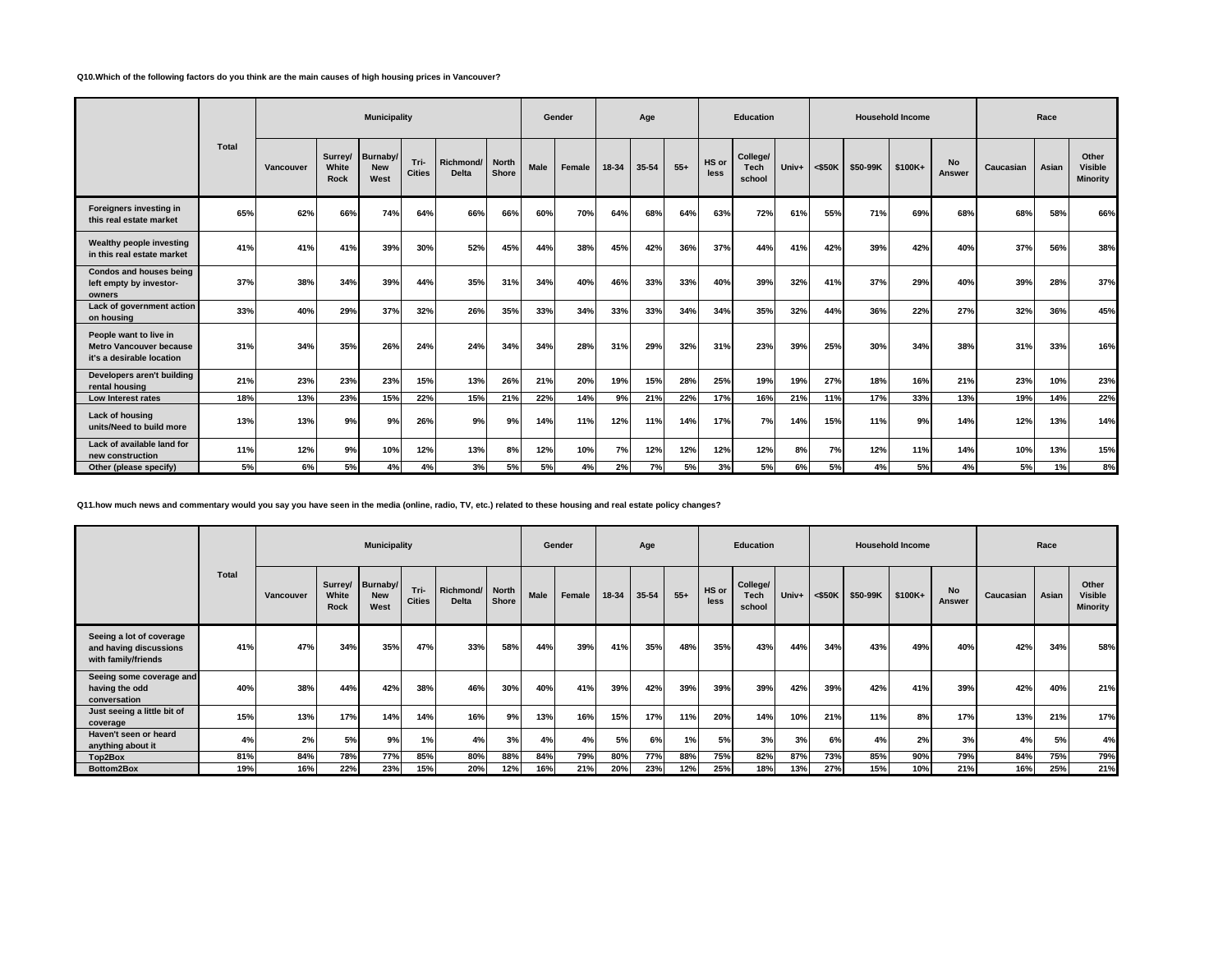## **Q12.How do you think this new 15% property transfer tax applied to foreign buyers might affect you personally? Would you say this new policy is:**

|     | Vancouver | Surrey/ Burnaby/ |                    |                       |                                 |       |      |        |                             |           |       |               |                            |       |           |          |         |                            |           |       |                                            |
|-----|-----------|------------------|--------------------|-----------------------|---------------------------------|-------|------|--------|-----------------------------|-----------|-------|---------------|----------------------------|-------|-----------|----------|---------|----------------------------|-----------|-------|--------------------------------------------|
|     |           | White<br>Rock    | <b>New</b><br>West | Tri-<br><b>Cities</b> | Richmond/ North<br><b>Delta</b> | Shore | Male | Female | 18-34                       | $35 - 54$ | $55+$ | HS or<br>less | College/<br>Tech<br>school | Univ+ | $<$ \$50K | \$50-99K | \$100K+ | <b>No</b><br><b>Answer</b> | Caucasian | Asian | Other<br><b>Visible</b><br><b>Minority</b> |
| 8%  | 11%       | 9%               | 8%                 | 3%                    | 9%                              | 4%    | 10%  | 7%     | 13%                         | 7%        | 6%    | 7%            | 10%                        | 8%    | 10%       | 9%       | 9%      | 6%                         | 7%        | 14%   | 13%                                        |
| 39% | 41%       | 34%              | 43%                | 36%                   | 43%                             | 42%   | 38%  | 40%    | 50%                         | 41%       | 28%   | 34%           | 40%                        | 43%   | 34%       | 42%      | 39%     | 40%                        | 39%       | 42%   | 37%                                        |
| 47% | 44%       | 51%              | 43%                | 53%                   | 43%                             | 47%   | 45%  | 49%    | 32%                         | 46%       | 61%   | 53%           | 46%                        | 43%   | 51%       | 47%      | 40%     | 49%                        | 49%       | 41%   | 44%                                        |
| 4%  | 2%        | 4%               | 4%                 | 6%                    | 3%                              | 7%    |      | 2%     | 5%                          | 4%        | 4%    | 4%            | 3%                         | 4%    | 3%        | 2%       | 9%      | 4%                         | 4%        | 3%    | 6%                                         |
| 1%  | 1%        | 2%               | 1%                 | 1%                    | 2%                              | 1%    |      | 1%     | 1%                          | 2%        | 1%    | 2%            | 1%                         | 2%    | 2%        | 0%       | 2%      | 1%                         | 2%        | 1%    |                                            |
| 48% | 53%       | 43%              | 52%                | 39%                   | 53%                             | 46%   |      | 47%    | 63%                         | 48%       | 34%   | 41%           | 50%                        | 51%   | 44%       | 51%      | 48%     | 46%                        | 45%       | 56%   | 50%<br>6%                                  |
|     | 5%        | 3%               |                    | 6%<br>5%              | 8%                              | 5%    |      | 7%     | 6%<br>1%<br>48%<br>7%<br>3% | 5%        | 5%    | 5%            | 6%                         | 4%    | 6%        | 5%       | 2%      | 11%                        | 5%        | 6%    | 3%                                         |

**Q13.And, regardless of how it might personally affect you, do you support or oppose this new additional 15% property transfer tax?**

|                           |       |           |                      | <b>Municipality</b>                    |                       |                                   |              |             | Gender |       | Age       |       |               | <b>Education</b>           |       |           |          | <b>Household Income</b> |                     |           | Race  |                                     |
|---------------------------|-------|-----------|----------------------|----------------------------------------|-----------------------|-----------------------------------|--------------|-------------|--------|-------|-----------|-------|---------------|----------------------------|-------|-----------|----------|-------------------------|---------------------|-----------|-------|-------------------------------------|
|                           | Total | Vancouver | White<br><b>Rock</b> | Surrey/ Burnaby/<br><b>New</b><br>West | Tri-<br><b>Cities</b> | Richmond/   North<br><b>Delta</b> | <b>Shore</b> | <b>Male</b> | Female | 18-34 | $35 - 54$ | $55+$ | HS or<br>less | College/<br>Tech<br>school | Univ+ | $<$ \$50K | \$50-99K | \$100K+                 | <b>No</b><br>Answer | Caucasian | Asian | Other<br><b>Visible</b><br>Minority |
| <b>Strongly Support</b>   | 52%   | 53%       | 54%                  | 58%                                    | 46%                   | 52%                               | 48%          | 49%         | 55%    | 51%   | 51%       | 54%   | 54%           | 58%                        | 44%   | 55%       | 54%      | 50%                     | 47%                 | 55%       | 43%   | 50%                                 |
| <b>Moderately Support</b> | 38%   | 40%       | 39%                  | 29%                                    | 40%                   | 37%                               | 39%          | 38%         | 38%    | 41%   | 40%       | 32%   | 32%           | 35%                        | 46%   | 37%       | 39%      | 37%                     | 38%                 | 35%       | 46%   | 41%                                 |
| <b>Moderately Oppose</b>  | 6%    | 3%        | 5%                   | 8%                                     | 10%                   | 7%                                | 9%           | 7%          | 5%     | 5%    | 6%        | 7%    | 7%            | 4%                         | 7%    | 4%        | 5%       | 8%                      | 8%                  | 6%        | 7%    | 2%                                  |
| <b>Strongly Oppose</b>    | 4%    | 5%        | 3%                   | 5%                                     | 4%                    | 4%                                | 4%           | 6%          | 2%     | 2%    | 3%        | 7%    | 7%            | 3%                         | 3%    | 3%        | 3%       | 5%                      | 6%                  | 4%        | 4%    | 7% <b>i</b>                         |
| Top2Box                   | 90%   | 92%       | 92%                  | 88%                                    | 86%                   | 89%                               | 87%          | 87%         | 93%    | 93%   | 92%       | 86%   | 86%           | 94%                        | 90%   | 93%       | 93%      | 87%                     | 85%                 | 90%       | 89%   | 91%                                 |
| Bottom2Box                | 10%   | 8%        | 8%                   | 12%                                    | 14%                   | 11%                               | 13%          | 13%         | 7%     | 7%    | 8%        | 14%   | 14%           | 6%                         | 10%   | 7%        | 7% i     | 13%                     | 15%                 | 10%       | 11%   | 9%.                                 |

Q14.Some people have raised the concern that too many people who are subject to the tax will find loopholes and end up avoiding it. Do you share that concern or are you generally confident the new tax will be well applied

|                                              |       |           |               | <b>Municipality</b>                    |                       |                                 |       |             | Gender |       | Age   |       |               | Education                         |       |           |                  | <b>Household Income</b> |              |           | Race  |                                            |
|----------------------------------------------|-------|-----------|---------------|----------------------------------------|-----------------------|---------------------------------|-------|-------------|--------|-------|-------|-------|---------------|-----------------------------------|-------|-----------|------------------|-------------------------|--------------|-----------|-------|--------------------------------------------|
|                                              | Total | Vancouver | White<br>Rock | Surrey/ Burnaby/<br><b>New</b><br>West | Tri-<br><b>Cities</b> | Richmond/ North<br><b>Delta</b> | Shore | <b>Male</b> | Female | 18-34 | 35-54 | $55+$ | HS or<br>less | College/<br><b>Tech</b><br>school | Univ+ | $<$ \$50K | \$50-99K \$100K+ |                         | No<br>Answer | Caucasian | Asian | Other<br><b>Visible</b><br><b>Minority</b> |
| Concerned too many will<br>find loopholes    | 71%   | 71%       | 73%           | 67%                                    | 65%                   | 72%                             | 79%   | 73%         | 69%    | 64%   | 74%   | 73%   | 64%           | 76%                               | 72%   | 66%       | 74%              | 74%                     | 71%          | 75%       | 58%   | 64%                                        |
| Confident tax will be<br>applied as intended | 8%    | 9%1       | 7%            | 7%                                     | 10%                   | 11%                             | 7%    | 9%          | 8%     | 7%    | 10%   | 8%    | 9%            | 6% I                              | 10%   | 13%       | 8%               | 8%                      | 2%           | 5%        | 18%   | 12%                                        |
| Don't know/not sure                          | 21%   | 20%       | 20%           | 26%                                    | 25%                   | 17%                             | 14%   | 18%         | 23%    | 29%   | 16%   | 18%   | 27%           | 18%                               | 18%   | 21%       | 18%              | 18%                     | 27%          | 19%       | 23%   | 24%                                        |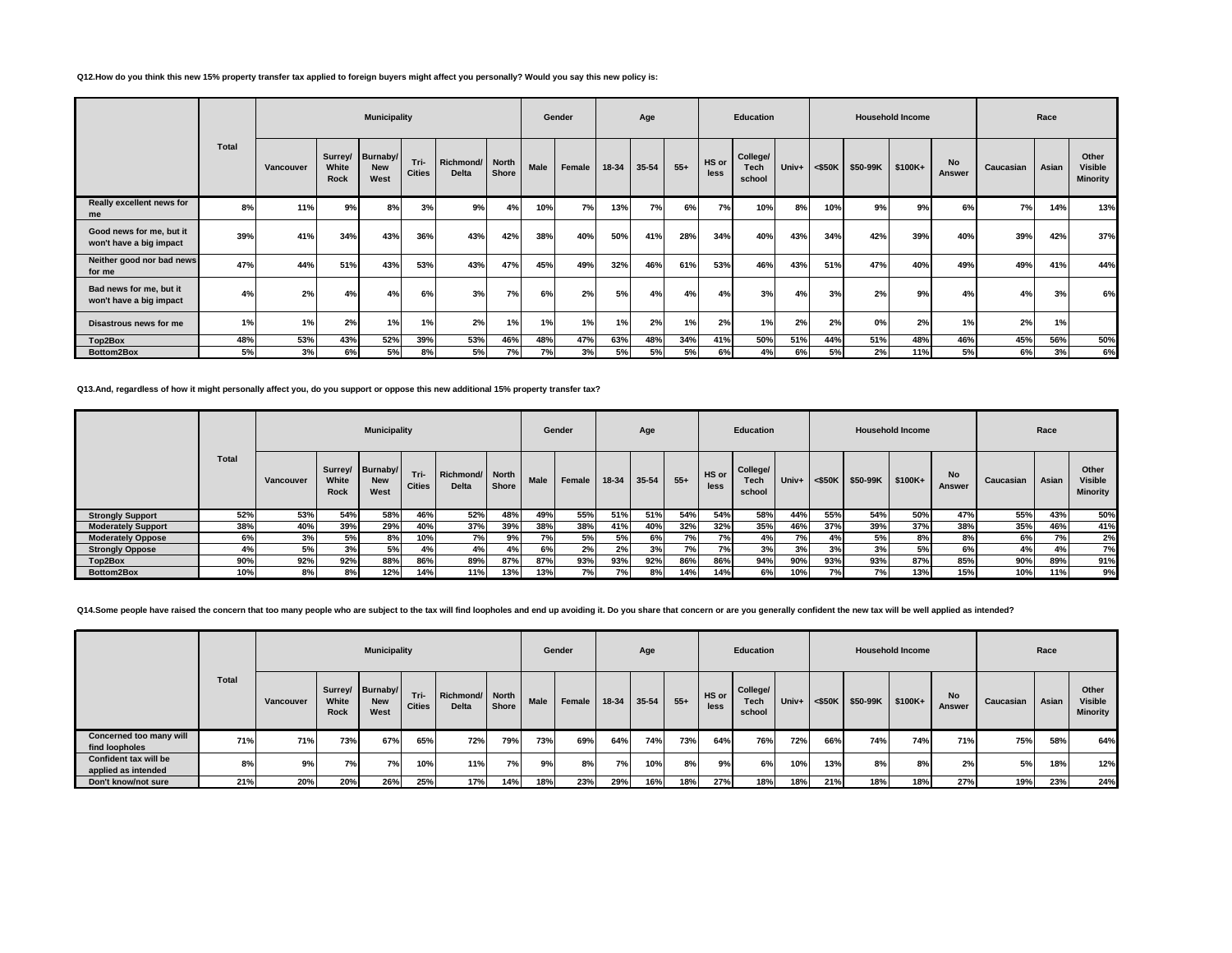### **Q15.How do you think a tax on vacant homes in the City of Vancouver might affect you personally?**

|                                                     |       |           |                                 | <b>Municipality</b>            |                       |                          |       |      | Gender |       | Age   |       |               | Education                  |       |           |          | <b>Household Income</b> |                     |           | Race  |                              |
|-----------------------------------------------------|-------|-----------|---------------------------------|--------------------------------|-----------------------|--------------------------|-------|------|--------|-------|-------|-------|---------------|----------------------------|-------|-----------|----------|-------------------------|---------------------|-----------|-------|------------------------------|
|                                                     | Total | Vancouver | Surrey/<br>White<br><b>Rock</b> | Burnaby/<br><b>New</b><br>West | Tri-<br><b>Cities</b> | Richmond/ North<br>Delta | Shore | Male | Female | 18-34 | 35-54 | $55+$ | HS or<br>less | College/<br>Tech<br>school | Univ+ | $<$ \$50K | \$50-99K | $$100K+$                | <b>No</b><br>Answer | Caucasian | Asian | Other<br>Visible<br>Minority |
| Really excellent news for<br>me                     | 13%   | 20%       | 6%                              | 13%                            | 15%                   | 12%                      | 16%   | 15%  | 12%    | 22%   | 12%   | 7%    | 11%           | 13%                        | 15%   | 10%       | 18%      | 12%                     | 12%                 | 11%       | 21%   | 17%                          |
| Good news for me, but it<br>won't have a big impact | 34%   | 36%       | 39%                             | 33%                            | 25%                   | 38%                      | 23%   | 33%  | 35%    | 48%   | 31%   | 26%   | 32%           | 37%                        | 33%   | 39%       | 30%      | 35%                     | 33%                 | 33%       | 35%   | 40%                          |
| Neither good nor bad news<br>for me                 | 49%   | 41%       | 51%                             | 51%                            | 56%                   | 47%                      | 61%   | 49%  | 49%    | 26%   | 53%   | 64%   | 54%           | 47%                        | 47%   | 49%       | 49%      | 47%                     | 53%                 | 53%       | 39%   | 39%                          |
| Bad news for me, but it<br>won't have a big impact  | 2%    | 2%        | 3%                              | 3%                             | 2%                    | 1%                       |       | 2%   | 2%     | 3%    | 2%    | 2%    | 2%            | 2%                         | 3%    | 1%        | 2%       | 5%                      | 1%                  | 1%        | 4%    | 5%                           |
| Disastrous news for me                              | 1%    | 1%        | 1%                              |                                | 3%                    | 1%                       |       | 2%   | 1%     | 1%    | 2%    | 1%    | 1%            | 1%                         | 2%    | 2%        | 1%       | 1%                      |                     | 1%        | 1%    |                              |
| Top2Box                                             | 48%   | 56%       | 45%                             | 46%                            | 40%                   | 51%                      | 39%   | 48%  | 47%    | 70%   | 43%   | 33%   | 43%           | 50%                        | 49%   | 49%       | 48%      | 47%                     | 46%                 | 44%       | 56%   | 56%                          |
| Bottom2Box                                          | 3%    | 3%        | 4%                              | 3%                             | 5%                    | 2%                       |       | 3%   | 3%     | 3%    | 4%    | 2%    | 3%            | 2%                         | 4%    | 3%        | 3%       | 6%                      | 1%                  | 3%        | 5%    | 5%                           |

**Q16.Would you support or oppose your local government asking the BC government for the power to tax vacant homes in the municipality where you live?**

|                           |       |           |                      | <b>Municipality</b>                    |                       |                                 |       |             | Gender |       | Age       |       |               | <b>Education</b>                  |       |           |          | <b>Household Income</b> |                     |           | Race  |                                     |
|---------------------------|-------|-----------|----------------------|----------------------------------------|-----------------------|---------------------------------|-------|-------------|--------|-------|-----------|-------|---------------|-----------------------------------|-------|-----------|----------|-------------------------|---------------------|-----------|-------|-------------------------------------|
|                           | Total | Vancouver | White<br><b>Rock</b> | Surrey/ Burnaby/<br><b>New</b><br>West | Tri-<br><b>Cities</b> | Richmond/ North<br><b>Delta</b> | Shore | <b>Male</b> | Female | 18-34 | $35 - 54$ | $55+$ | HS or<br>less | College/<br><b>Tech</b><br>school | Univ+ | $<$ \$50K | \$50-99K | \$100K+                 | <b>No</b><br>Answer | Caucasian | Asian | Other<br><b>Visible</b><br>Minority |
| <b>Strongly Support</b>   | 55%   | 57%       | 55%                  | 52%                                    | 48%                   | 57%                             | 53%   | 54%         | 55%    | 57%   | 56%       | 51%   | 48%           | 61%                               | 53%   | 55%       | 57%      | 54%                     | 51%                 | 58%       | 41%   | 63%                                 |
| <b>Moderately Support</b> | 33%   | 31%       | 35%                  | 38%                                    | 30%                   | 27%                             | 37%   | 32%         | 34%    | 35%   | 33%       | 31%   | 38%           | 28%                               | 34%   | 36%       | 30%      | 33%                     | 33%                 | 31%       | 41%   | 25%                                 |
| <b>Moderately Oppose</b>  | 8%    | 7%        | 5%                   | 7%                                     | 14%                   | 12%                             | 3%    | 7%          | 8%     | 4%    | 7%        | 10%   | 8%            | 6%                                | 8%    | 5%        | 9%       | <b>7%</b>               | 10%                 | 6%        | 14%   | 5%                                  |
| <b>Strongly Oppose</b>    | 5%    | 5%        | 5%                   | 3%                                     | 8%                    | 5%                              | 6%    | 8%          | 3%     | 4%    | 4%        | 8%    | 6%            | 5%                                | 5%    | 5%        | 5%       | 5%                      | 7%                  | 5%        | 5%    | 7%                                  |
| Top2Box                   | 87%   | 89%       | 90%                  | 90%                                    | 78%                   | 84%                             | 90%   | 85%         | 89%    | 92%   | 89%       | 82%   | 86%           | 89%                               | 87%   | 90%       | 87%      | 87%                     | 83%                 | 89%       | 81%   | 88%                                 |
| Bottom2Box                | 13%   | 11%       | 10%                  | 10%                                    | 22%                   | 16%                             | 10%   | 15%         | 11%    | 8%    | 11%       | 18%   | 14%           | 11%                               | 13%   | 10%       | 13%      | 13%                     | 17%                 | 11%       | 19%   | 12%                                 |

Q17.[15% property transfer tax on foreign purchases]How effective do you think these changes will be in improving access to the real estate market for local buyers and increasing housing vacancies for renters in Metro Vanc

|                           |       |           |               | <b>Municipality</b>                    |                       |                           |                       |             | Gender |           | Age   |       |               | Education                         |     |                    |          | <b>Household Income</b> |                     |           | Race  |                                            |
|---------------------------|-------|-----------|---------------|----------------------------------------|-----------------------|---------------------------|-----------------------|-------------|--------|-----------|-------|-------|---------------|-----------------------------------|-----|--------------------|----------|-------------------------|---------------------|-----------|-------|--------------------------------------------|
|                           | Total | Vancouver | White<br>Rock | Surrey/ Burnaby/<br><b>New</b><br>West | Tri-<br><b>Cities</b> | Richmond/<br><b>Delta</b> | <b>North</b><br>Shore | <b>Male</b> | Female | $18 - 34$ | 35-54 | $55+$ | HS or<br>less | College/<br><b>Tech</b><br>school |     | Univ+ $\leq$ \$50K | \$50-99K | $\frac{1}{2}$ \$100K+   | <b>No</b><br>Answer | Caucasian | Asian | Other<br><b>Visible</b><br><b>Minority</b> |
| <b>Highly effective</b>   | 6%    | 3%        | 4%            | 9%                                     | 9%                    | 8%                        | 8%                    | 6%          | 6%     | 5%        | 7%    | 6%    | 8%            | 6%                                | 4%  | 8%                 | 8%       | 4%                      | 4%                  | 5%        | 10%   | 12%                                        |
| <b>Somewhat effective</b> | 51%   | 52%       | 57%           | 46%                                    | 52%                   | 49%                       | 43%                   | 49%         | 54%    | 61%       | 53%   | 42%   | 54%           | 50%                               | 51% | 51%                | 54%      | 51%                     | 48%                 | 53%       | 51%   | 39%                                        |
| Not very effective        | 32%   | 34%       | 32%           | 31%                                    | 28%                   | 28%                       | 36%                   | 34%         | 30%    | 28%       | 28%   | 39%   | 29%           | 31%                               | 36% | 29%                | 28%      | 36%                     | 38%                 | 32%       | 30%   | 35%                                        |
| Not effective at all      | 11%   | 11%       | 6%            | 14%                                    | 11%                   | 15%                       | 13%                   | 12%         | 10%    | 6%        | 12%   | 13%   | 9%            | 14%                               | 9%  | 12%                | 10%      | 9%                      | 11%                 | 10%       | 10%   | 14%                                        |
| Top2Box                   | 58%   | 55%       | 61%           | 55%                                    | 61%                   | 57%                       | 51%                   | 55%         | 60%    | 66%       | 59%   | 48%   | 62%           | 56%                               | 55% | 59%                | 62%      | 54%                     | 52%                 | 57%       | 60%   | 50%                                        |
| Bottom2Box                | 42%   | 45%       | 39%           | 45%                                    | 39%                   | 43%                       | 49%                   | 45%         | 40%    | 34%       | 41%   | 52%   | 38%           | 44%                               | 45% | 41%                | 38%      | 46%                     | 48%                 | 43%       | 40%   | 50%                                        |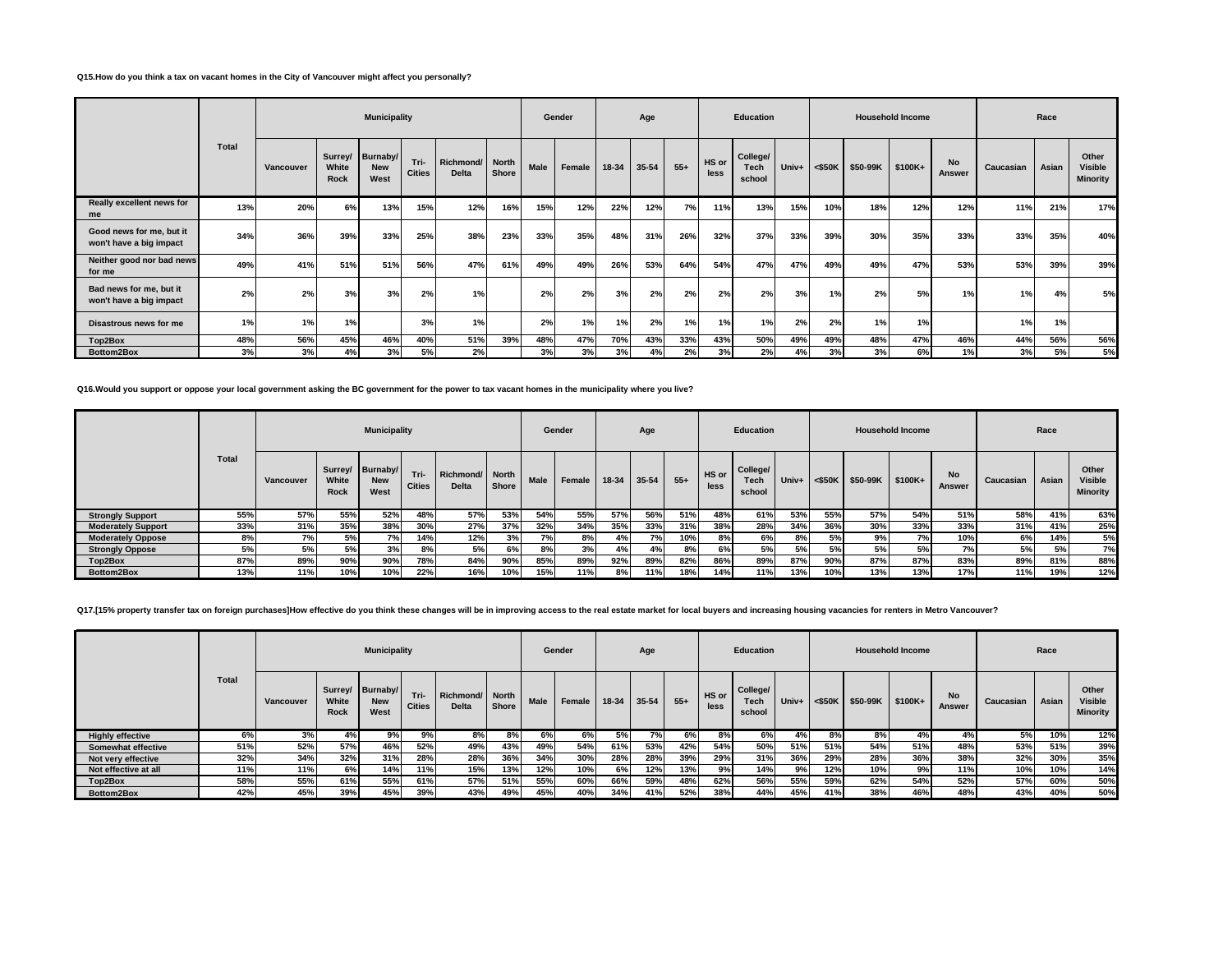## Q17.[Vacancy tax in the City of Vancouver]How effective do you think these changes will be in improving access to the real estate market for local buyers and increasing housing vacancies for renters in Metro Vancouver?

|                           |              |           |               | <b>Municipality</b>                    |                       |                                 |       |      | Gender |       | Age   |       |               | <b>Education</b>           |       |           |          | <b>Household Income</b> |                     |           | Race  |                                     |
|---------------------------|--------------|-----------|---------------|----------------------------------------|-----------------------|---------------------------------|-------|------|--------|-------|-------|-------|---------------|----------------------------|-------|-----------|----------|-------------------------|---------------------|-----------|-------|-------------------------------------|
|                           | <b>Total</b> | Vancouver | White<br>Rock | Surrey/ Burnaby/<br><b>New</b><br>West | Tri-<br><b>Cities</b> | Richmond/ North<br><b>Delta</b> | Shore | Male | Female | 18-34 | 35-54 | $55+$ | HS or<br>less | College/<br>Tech<br>school | Univ+ | $<$ \$50K | \$50-99K | \$100K+                 | <b>No</b><br>Answer | Caucasian | Asian | Other<br><b>Visible</b><br>Minority |
| <b>Highly effective</b>   | 11%          | 11%       | 12%           | 13%                                    | 12%                   | 9%                              | 11%   | 10%  | 12%    | 15%   | 10%   | 9%    | 13%           | 12%                        | 9%    | 11%       | 11%      | 9%                      | 16%                 | 12%       | 11%   | 7%                                  |
| <b>Somewhat effective</b> | 48%          | 48%       | 53%           | 44%                                    | 52%                   | 44%                             | 42%   | 45%  | 51%    | 54%   | 50%   | 42%   | 51%           | 49%                        | 46%   | 51%       | 50%      | 47%                     | 43%                 | 48%       | 47%   | 60%                                 |
| Not very effective        | 27%          | 25%       | 27%           | 29%                                    | 22%                   | 36%                             | 30%   | 30%  | 25%    | 26%   | 25%   | 31%   | 26%           | 24%                        | 32%   | 25%       | 29%      | 27%                     | 29%                 | 27%       | 32%   | 19%                                 |
| Not effective at all      | 13%          | 15%       | 9%            | 14%                                    | 14%                   | 11%                             | 18%   | 15%  | 11%    | 5%    | 15%   | 17%   | 10%           | 15%                        | 13%   | 12%       | 11%      | 17%                     | 12%                 | 13%       | 10%   | 14%                                 |
| Top2Box                   | 60%          | 59%       | 65%           | 57%                                    | 64%                   | 53%                             | 52%   | 56%  | 64%    | 69%   | 60%   | 52%   | 64%           | 61%                        | 55%   | 62%       | 60%      | 56%                     | 59%                 | 59%       | 58%   | 67%                                 |
| Bottom2Box                | 40%          | 41%       | 35%           | 43%                                    | 36%                   | 47%                             | 48%   | 44%  | 36%    | 31%   | 40%   | 48%   | 36%           | 39%                        | 45%   | 38%       | 40%      | 44%                     | 41%                 | 41%       | 42%   | 33%                                 |

**Q18.[Collecting data to track the number of foreign buyers purchasing residential real estate]Please indicate whether you think each of the following will be effective or ineffective:**

|                           |       |           |               | <b>Municipality</b>                    |                       |                           |                       |      | Gender |       | Age   |       |               | Education                  |                    |     |          | <b>Household Income</b> |                     |           | Race  |                                            |
|---------------------------|-------|-----------|---------------|----------------------------------------|-----------------------|---------------------------|-----------------------|------|--------|-------|-------|-------|---------------|----------------------------|--------------------|-----|----------|-------------------------|---------------------|-----------|-------|--------------------------------------------|
|                           | Total | Vancouver | White<br>Rock | Surrey/ Burnaby/<br><b>New</b><br>West | Tri-<br><b>Cities</b> | Richmond/<br><b>Delta</b> | <b>North</b><br>Shore | Male | Female | 18-34 | 35-54 | $55+$ | HS or<br>less | College/<br>Tech<br>school | Univ+ $\leq$ \$50K |     | \$50-99K | $$100K+$                | <b>No</b><br>Answer | Caucasian | Asian | Other<br><b>Visible</b><br><b>Minority</b> |
| <b>Highly effective</b>   | 22%   | 24%       | 19%           | 21%                                    | 23%                   | 21%                       | 30%                   | 22%  | 23%    | 19%   | 22%   | 26%   | 21%           | 24%                        | 22%                | 21% | 23%      | 22%                     | 24%                 | 22%       | 15%   | 49%                                        |
| <b>Somewhat effective</b> | 51%   | 49%       | 56%           | 48%                                    | 49%                   | 52%                       | 52%                   | 52%  | 51%    | 54%   | 52%   | 48%   | 55%           | 49%                        | 51%                | 50% | 55%      | 49%                     | 49%                 | 52%       | 52%   | 37%                                        |
| Not very effective        | 20%   | 19%       | 19%           | 23%                                    | 22%                   | 21%                       | 15%                   | 19%  | 21%    | 24%   | 19%   | 17%   | 18%           | 19%                        | 23%                | 21% | 17%      | 20%                     | 22%                 | 19%       | 26%   | 7%                                         |
| Not effective at all      | 6%    | 7%        | 5%            | 8%                                     | 70/                   | 6%                        | 3%                    | 7%   | 6%     | 3%    | 7%    | 8%    | 7%            | <b>7%</b>                  | 5%                 | 8%  | 4%       | 9%                      | 5%                  | 6%        | 6%    | 7%                                         |
| Top2Box                   | 74%   | 74%       | 75%           | 69%                                    | 72%                   | 73%                       | 82%                   | 74%  | 73%    | 73%   | 74%   | 74%   | 75%           | 73%                        | 73%                | 71% | 78%      | 71%                     | 73%                 | 74%       | 67%   | 86%                                        |
| Bottom2Box                | 26%   | 26%       | 25%           | 31%                                    | 28%                   | 27%                       | 18%                   | 26%  | 27%    | 27%   | 26%   | 26%   | 25%           | 27%                        | 27%                | 29% | 22%      | 29%                     | 27%                 | 26%       | 33%   | 14%                                        |

Q18.[No longer allowing the BC real estate industry to regulate and police itself, instead putting them under provincial oversight]Please indicate whether you think each of the following will be effective or ineffective:

|                           |              |           |                      | <b>Municipality</b>                    |                       |                                 |              |             | Gender |       | Age       |       |               | <b>Education</b>           |       |           |          | <b>Household Income</b> |              |           | Race  |                                     |
|---------------------------|--------------|-----------|----------------------|----------------------------------------|-----------------------|---------------------------------|--------------|-------------|--------|-------|-----------|-------|---------------|----------------------------|-------|-----------|----------|-------------------------|--------------|-----------|-------|-------------------------------------|
|                           | <b>Total</b> | Vancouver | White<br><b>Rock</b> | Surrey/ Burnaby/<br><b>New</b><br>West | Tri-<br><b>Cities</b> | Richmond/ North<br><b>Delta</b> | <b>Shore</b> | <b>Male</b> | Female | 18-34 | $35 - 54$ | $55+$ | HS or<br>less | College/<br>Tech<br>school | Univ+ | $<$ \$50K | \$50-99K | \$100K+                 | No<br>Answer | Caucasian | Asian | Other<br><b>Visible</b><br>Minority |
| <b>Highly effective</b>   | 29%          | 36%       | 25%                  | 32%                                    | 24%                   | 29%                             | 27%          | 33%         | 26%    | 23%   | 25%       | 40%   | 30%           | 30%                        | 28%   | 28%       | 31%      | 30%                     | 28%          | 30%       | 23%   | 38%                                 |
| <b>Somewhat effective</b> | 51%          | 48%       | 52%                  | 54%                                    | 58%                   | 47%                             | 54%          | 48%         | 55%    | 56%   | 55%       | 43%   | 51%           | 50%                        | 53%   | 54%       | 51%      | 50%                     | 51%          | 51%       | 54%   | 54%                                 |
| Not very effective        | 15%          | 12%       | 19%                  | 11%                                    | 11%                   | 18%                             | 14%          | 14%         | 16%    | 17%   | 16%       | 11%   | 16%           | 15%                        | 14%   | 13%       | 15%      | 16%                     | 14%          | 14%       | 20%   | 2%                                  |
| Not effective at all      | 5%           | 4%        | 4%                   | 3%                                     | 6%                    | 6%                              | 5%           | 5%          | 4%     | 4%    | 4%        | 6%    | 4%            | 5%                         | 5%    | 5%        | 3%       | 4%                      | 8%           | 5%        | 4%    | 5%                                  |
| Top2Box                   | 81%          | 83%       | 77%                  | 86%                                    | 82%                   | 76%                             | 81%          | 81%         | 81%    | 79%   | 80%       | 83%   | 80%           | 80%                        | 82%   | 82%       | 82%      | 80%                     | 78%          | 81%       | 77%   | 93%                                 |
| Bottom2Box                | 19%          | 17%       | 23%                  | 14%                                    | 18%                   | 24%                             | 19%          | 19%         | 19%    | 21%   | 20%       | 17%   | 20%           | 20%                        | 18%   | 18%       | 18%      | 20%                     | 22%          | 19%       | 23%   | <b>7%</b>                           |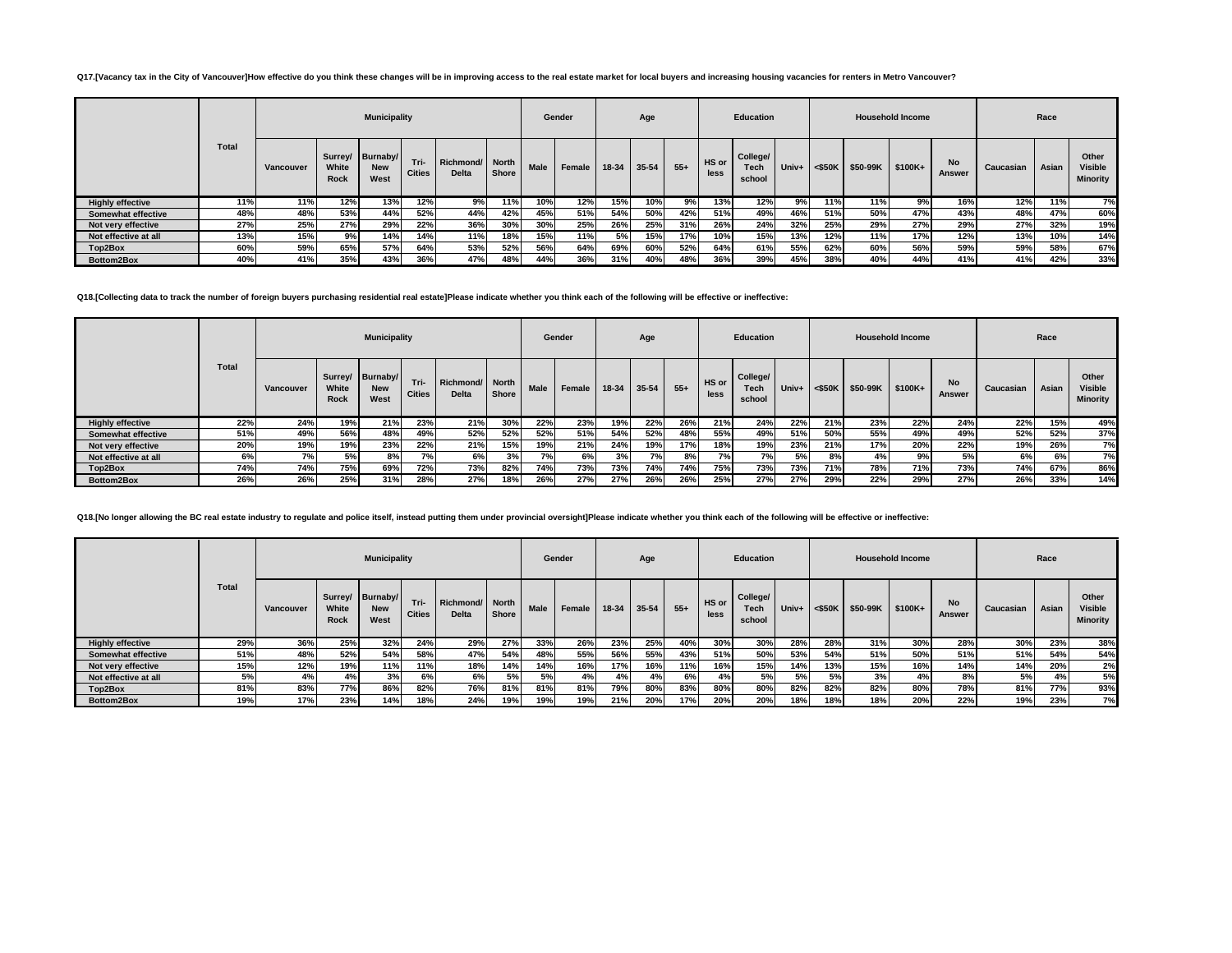### **Q18.[Using the revenues from the new property transfer tax to create a "Housing Fund" to support housing affordability projects]Please indicate whether you think each of the following will be effective or ineffective:**

|                           |              |           |               | <b>Municipality</b>                    |                       |                                 |       |             | Gender |       | Age   |       |               | Education                  |       |           |          | <b>Household Income</b> |                     |           | Race  |                                     |
|---------------------------|--------------|-----------|---------------|----------------------------------------|-----------------------|---------------------------------|-------|-------------|--------|-------|-------|-------|---------------|----------------------------|-------|-----------|----------|-------------------------|---------------------|-----------|-------|-------------------------------------|
|                           | <b>Total</b> | Vancouver | White<br>Rock | Surrey/ Burnaby/<br><b>New</b><br>West | Tri-<br><b>Cities</b> | Richmond/ North<br><b>Delta</b> | Shore | <b>Male</b> | Female | 18-34 | 35-54 | $55+$ | HS or<br>less | College/<br>Tech<br>school | Univ+ | $<$ \$50K | \$50-99K | \$100K+                 | <b>No</b><br>Answer | Caucasian | Asian | Other<br><b>Visible</b><br>Minority |
| <b>Highly effective</b>   | 20%          | 21%       | 14%           | 18%                                    | 27%                   | 23%                             | 26%   | 16%         | 25%    | 17%   | 20%   | 23%   | 21%           | 22%                        | 17%   | 24%       | 23%      | 13%                     | 18%                 | 20%       | 17%   | 34%                                 |
| <b>Somewhat effective</b> | 53%          | 53%       | 57%           | 53%                                    | 42%                   | 59%                             | 52%   | 51%         | 55%    | 62%   | 48%   | 50%   | 55%           | 48%                        | 57%   | 52%       | 54%      | 48%                     | 59%                 | 52%       | 59%   | 52%                                 |
| Not very effective        | 19%          | 20%       | 21%           | 17%                                    | 23%                   | 13%                             | 17%   | 24%         | 15%    | 18%   | 21%   | 18%   | 17%           | 21%                        | 19%   | 16%       | 17%      | 27%                     | 18%                 | 20%       | 20%   | 9%                                  |
| Not effective at all      | 8%           | 7%        | 7%            | 12%                                    | 8%                    | 5%                              | 5%    | 10%         | 6%     | 3%    | 10%   | 9%    | 7%            | 9%                         | 7%    | 7%        | 7%       | 12%                     | 5%                  | 9%        | 4%    | 5%                                  |
| Top2Box                   | 73%          | 73%       | 71%           | 71%                                    | 69%                   | 82%                             | 78%   | 66%         | 80%    | 79%   | 69%   | 73%   | 76%           | 70%                        | 74%   | 76%       | 76%      | 61%                     | 77%                 | 71%       | 76%   | 85%                                 |
| Bottom2Box                | 27%          | 27%       | 29%           | 29%                                    | 31%                   | 18%                             | 22%   | 34%         | 20%    | 21%   | 31%   | 27%   | 24%           | 30%                        | 26%   | 24%       | 24%      | 39%                     | 23%                 | 29%       | 24%   | 15%                                 |

# **Q19.Thinking overall about all the policy changes we've asked you about, would you say:**

|                                                               |       |           |               | <b>Municipality</b>                    |                       |                                 |       |      | Gender |       | Age   |       |               | <b>Education</b>           |       |           |                  | <b>Household Income</b> |                     |           | Race  |                                     |
|---------------------------------------------------------------|-------|-----------|---------------|----------------------------------------|-----------------------|---------------------------------|-------|------|--------|-------|-------|-------|---------------|----------------------------|-------|-----------|------------------|-------------------------|---------------------|-----------|-------|-------------------------------------|
|                                                               | Total | Vancouver | White<br>Rock | Surrey/ Burnaby/<br><b>New</b><br>West | Tri-<br><b>Cities</b> | Richmond/ North<br><b>Delta</b> | Shore | Male | Female | 18-34 | 35-54 | $55+$ | HS or<br>less | College/<br>Tech<br>school | Univ+ | $<$ \$50K | \$50-99K \$100K+ |                         | No<br><b>Answer</b> | Caucasian | Asian | Other<br>Visible<br><b>Minority</b> |
| This is a solid effort, and<br>enough                         | 3%    | 4%        | 3%            | 1%                                     | 5%                    | 2%                              | 3%    | 4%   | 3%     | 5%    | 3%    | 2%    | 5%            | 2%                         | 4%    | 2%        | 4%               | 5%                      | 2%                  | 3%        | 5%    | 4%                                  |
| It's a step in the right<br>direction, but more is<br>needed  | 71%   | 69%       | 77%           | 66%                                    | 64%                   | 78%                             | 71%   | 68%  | 74%    | 77%   | 73%   | 65%   | 68%           | 73%                        | 73%   | 73%       | 75%              | 63%                     | 72%                 | 70%       | 75%   | 71%                                 |
| This doesn't even begin to<br>address the issues              | 19%   | 22%       | 14%           | 22%                                    | 24%                   | 16%                             | 17%   | 20%  | 18%    | 13%   | 20%   | 23%   | 19%           | 20%                        | 19%   | 17%       | 17%              | 23%                     | 21%                 | 20%       | 15%   | 20%                                 |
| Government should be<br>staying out of this issue<br>entirely | 6%    | 5%        | 5%            | 11%                                    | 7%                    | 3%                              | 10%   | 9%   | 4%     | 5%    | 4%    | 10%   | 8%            | 6% l                       | 5%    | 8%        | 4%               | 9%                      | 5%                  | 7%        | 5%    | 5%                                  |

#### **Q20.And what about the timing of these new government policies? Would you say:**

|                                                               |       |           |                      | <b>Municipality</b>                    |                       |                                 |       |             | Gender |       | Age       |       |               | Education                  |       |           |          | <b>Household Income</b> |                     |           | Race  |                                     |
|---------------------------------------------------------------|-------|-----------|----------------------|----------------------------------------|-----------------------|---------------------------------|-------|-------------|--------|-------|-----------|-------|---------------|----------------------------|-------|-----------|----------|-------------------------|---------------------|-----------|-------|-------------------------------------|
|                                                               | Total | Vancouver | White<br><b>Rock</b> | Surrey/ Burnaby/<br><b>New</b><br>West | Tri-<br><b>Cities</b> | Richmond/ North<br><b>Delta</b> | Shore | <b>Male</b> | Female | 18-34 | $35 - 54$ | $55+$ | HS or<br>less | College/<br>Tech<br>school | Univ+ | $<$ \$50K | \$50-99K | \$100K+                 | <b>No</b><br>Answer | Caucasian | Asian | Other<br><b>Visible</b><br>Minority |
| They are premature -<br>government should wait<br>and see     | 2%    | 1%        | 2%                   | 1%                                     | 2%                    | 5%                              | 2%    | 2%          | 3%     | 3%    | 1%        | 3%    | 3%            | 0%                         | 3%    | 2%        | 4%       | 1%                      | 1%                  | 2%        | 4%    | 3%                                  |
| The timing is right                                           | 10%   | 9% l      | 9%                   | 14%                                    | 11%                   | 13%                             | 6%    | 11%         | 9%     | 18%   | 7%        | 6%    | 9%            | 12%                        | 9%    | 9%        | 10%      | 15%                     | 6%                  | 8%        | 20%   | 2%                                  |
| They are overdue -<br>government should have<br>acted sooner  | 82%   | 85%       | 84%                  | 76%                                    | 81%                   | 78%                             | 80%   | 80%         | 84%    | 76%   | 87%       | 81%   | 79%           | 84%                        | 83%   | 82%       | 83%      | 77%                     | 87%                 | 84%       | 72%   | 91%                                 |
| Government should be<br>staying out of this issue<br>entirely | 6%    | 5%        | 4%                   | 9%                                     | 6%                    | 4%                              | 12%   | 8%          | 4%     | 3%    | 5%        | 10%   | 9%            | 4%                         | 5%    | 7%        | 4%       | 8%                      | 5%                  | 6%        | 5%    | 5%                                  |